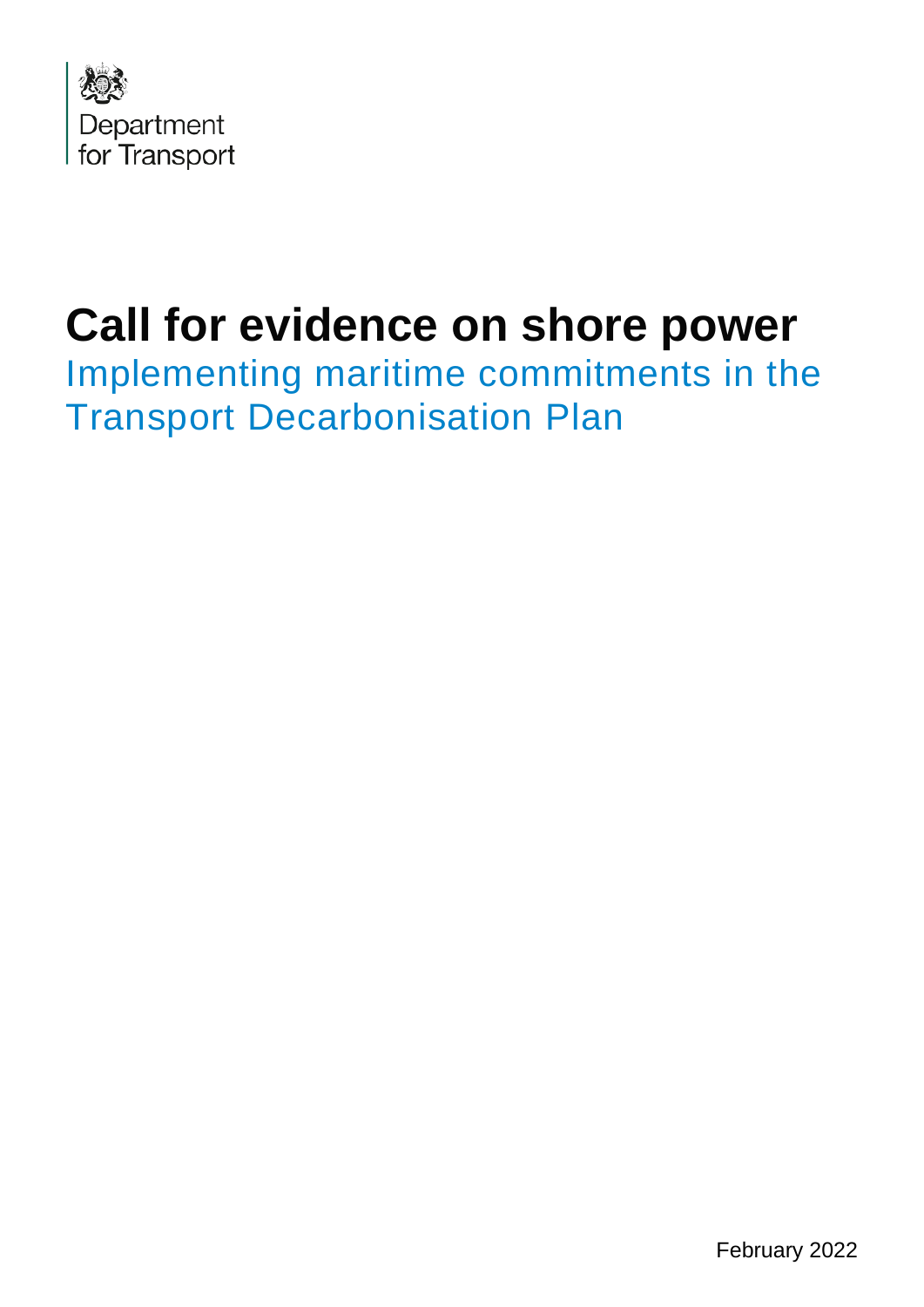Department for Transport Great Minster House 33 Horseferry Road London SW1P 4DR

## **OGL**

© Crown copyright 2022

This publication is licensed under the terms of the Open Government Licence v3.0 except where otherwise stated. To view this licence, visit [www.nationalarchives.gov.uk/doc/opengovernment-licence/version/3/](http://www.nationalarchives.gov.uk/doc/opengovernment-licence/version/3/) or contact, The National Archives at [www.nationalarchives.gov.uk/contact-us.](http://www.nationalarchives.gov.uk/contact-us)

Where we have identified any third party copyright information you will need to obtain permission from the copyright holders concerned.

This publication is also available on our website at [www.gov.uk/government/organisations/department-for-transport](http://www.gov.uk/government/organisations/department-for-transport)

Any enquiries regarding this publication should be sent to us at [www.gov.uk/government/organisations/department-for-transport](http://www.gov.uk/government/organisations/department-for-transport)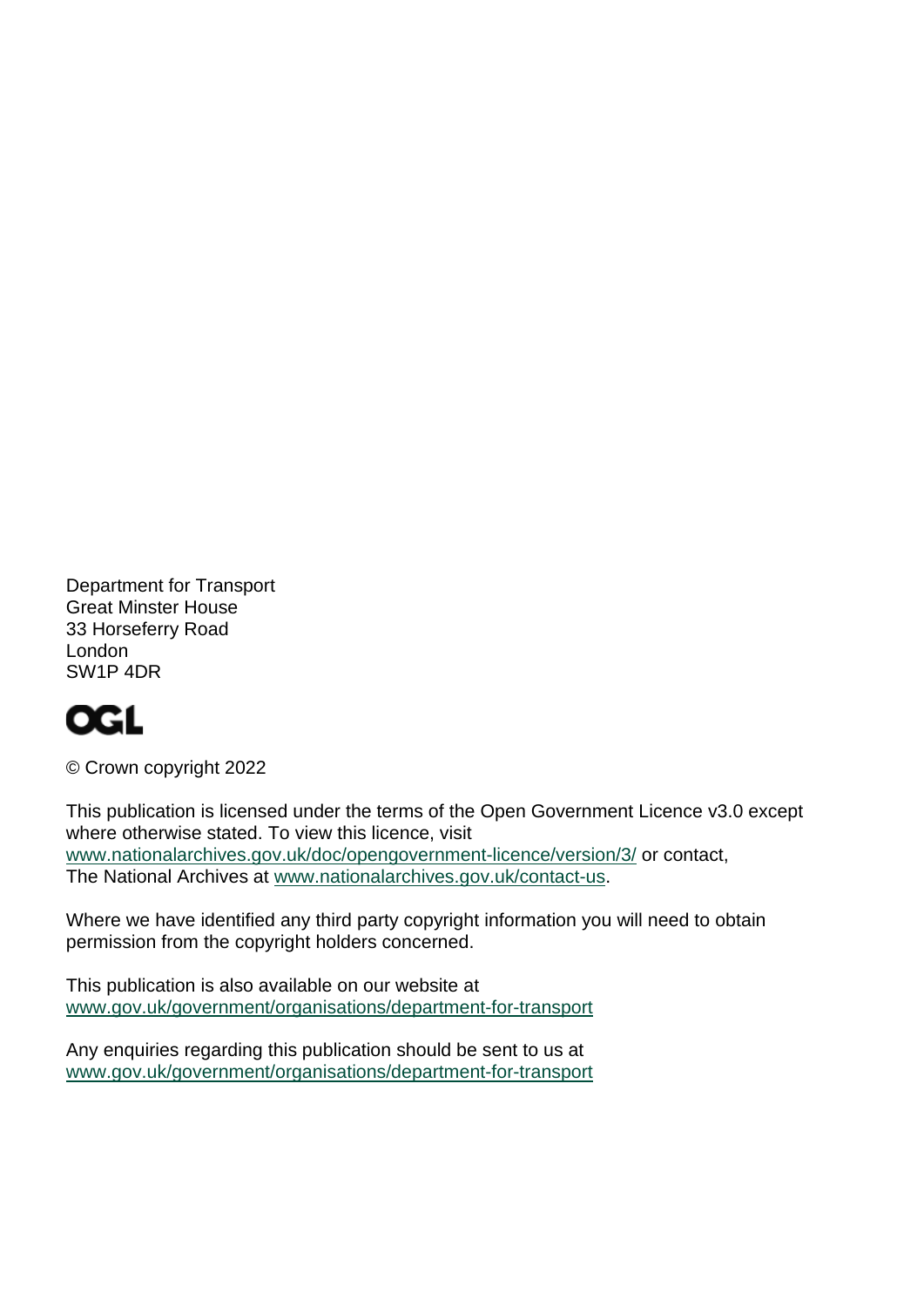## **Contents**

| <b>Ministerial foreword</b>                      | 4              |
|--------------------------------------------------|----------------|
| How to respond                                   | 6              |
| Freedom of Information                           | 6              |
| Data Protection                                  | $\overline{7}$ |
| 1. Introduction                                  | 8              |
| The policy context                               | 8              |
| Purpose of this call for evidence                | 10             |
| Structure of this call for evidence              | 11             |
| 2. The rationale for intervention                | 12             |
| Benefits of using shore power                    | 12             |
| Costs of using shore power                       | 14             |
| Barriers and market failures                     | 15             |
| 3. Options explored as part of this consultation | 19             |
| Our approach                                     | 19             |
| What will happen next                            | 24             |
| Annex A: Full list of consultation questions     | 25             |
| <b>Annex B: Consultation principles</b>          | 27             |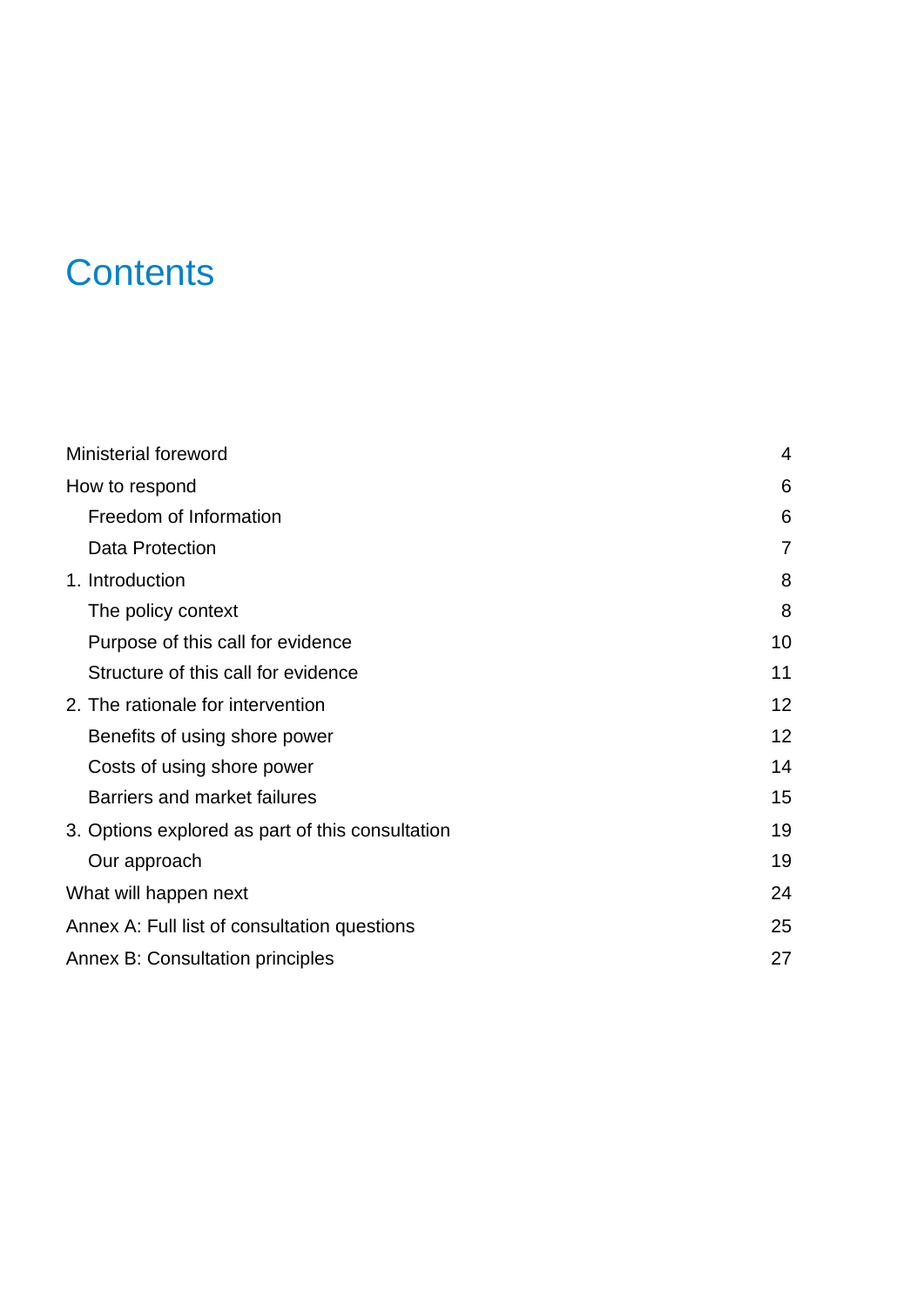## <span id="page-3-0"></span>Ministerial foreword



The Transport Decarbonisation Plan (TDP) charts a pioneering course towards net zero, setting out the government's ambitions for decarbonising the entire transport system in the UK. In the TDP, my department committed to consulting with industry on shore power to build expertise in carbon-busting technology that can secure the green foundations of our maritime sector.

Shore power is a mature technology enabling vessels to switch off the engine and plug into the grid whilst berthed. It reduces carbon emissions and creates charge point infrastructure for ships and port operations alike. Rolling-out shore power will bring private investment, encourage new careers, create thousands of jobs, boost economic growth, and revitalise coastal communities. The transport revolution is happening. Plans for shore power are aligned with continued R&D funding for maritime decarbonisation in support of securing greener fuel from cleaner sources, electrifying domestic shipping, ramping up net zero infrastructure and anchoring the UK's position as a global maritime leader.

An industry-led task and finish group on shore power launched in October 2021, and in partnership with the Clean Maritime Council, they have scrutinised initial proposals. However, this process has made clear the limits of available evidence. More information is needed to understand the scale of vessel emissions at berth, the potential for shore power to reduce emissions, the barriers to the commercial uptake, and the impact of solutions proposed by industry to roll-out this technology. We must also consider the consensus across government and devolved assemblies on the need to explore the synergies and consequences of shore power upon other policies.

**This call for evidence aims to address the gaps in our understanding** by gathering information on shore power's benefits and costs. It will be followed by further consultation on specific policy proposals to support its uptake. Once all consultations are concluded, we will announce a set of interventions to support the uptake of shore power in the UK as part of the refresh of the Clean Maritime Plan in 2023.

The emission-cutting benefits of shore power and the ambitious maritime initiatives in the TDP will come together alongside the work of the UK Shipping Office for Reducing Emissions (UK-SHORE), a unit within the Department for Transport focused on decarbonising the maritime sector. UK-SHORE will build on the Clean Maritime Demonstration Competition, boosting maritime decarbonisation through research and development funding. It will take inspiration from other transport modes and programmes such as the Office for Zero Emission Vehicles.

Shore power will be one part of the refreshed Clean Maritime Plan, sparking the transition to net zero shipping technologies as we place the UK at the forefront of the industries of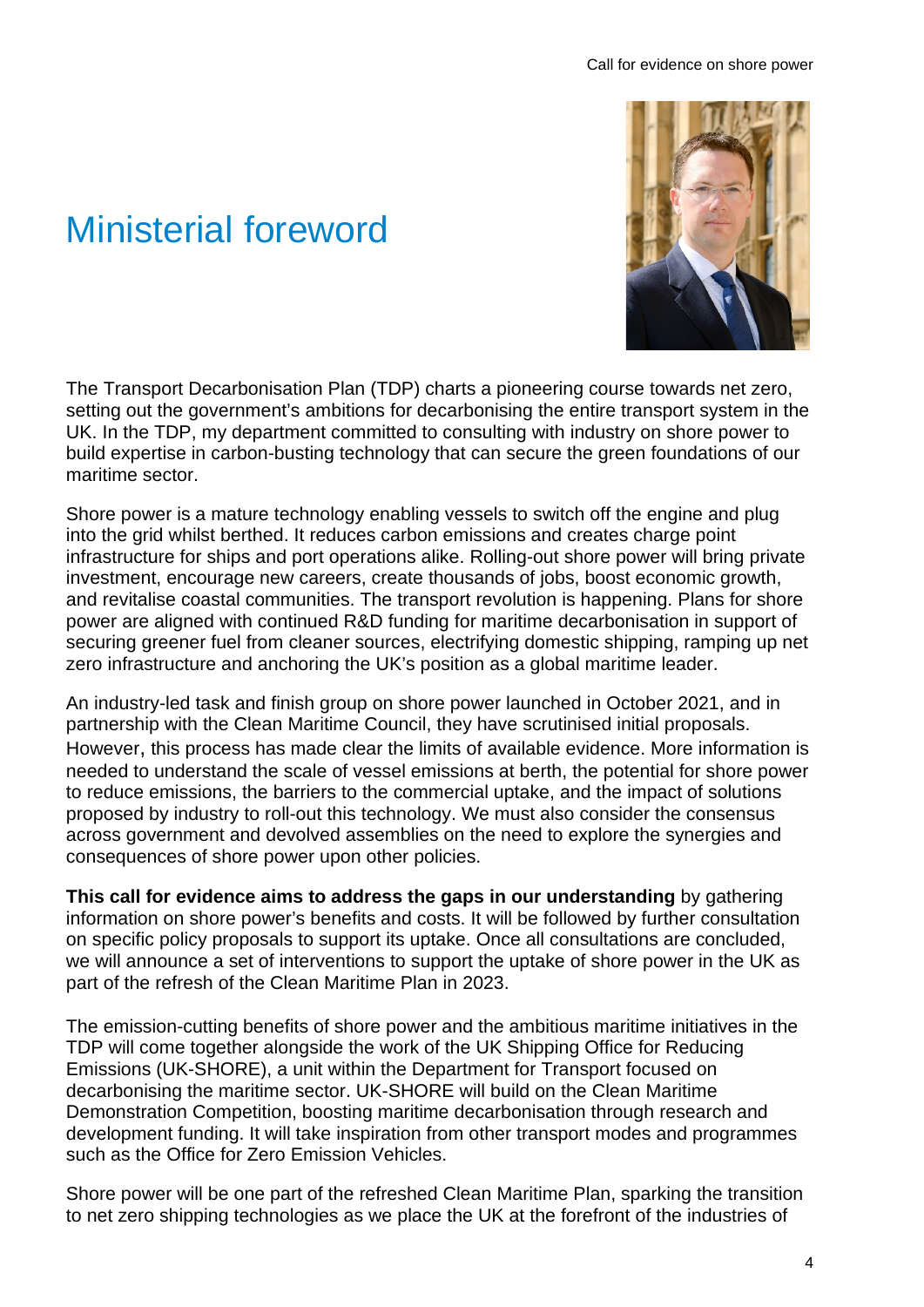the future. This is the time to gather the evidence as we decarbonise maritime infrastructure – your expertise will help us in that effort to shape the exciting future that lies before everyone in maritime.

Robert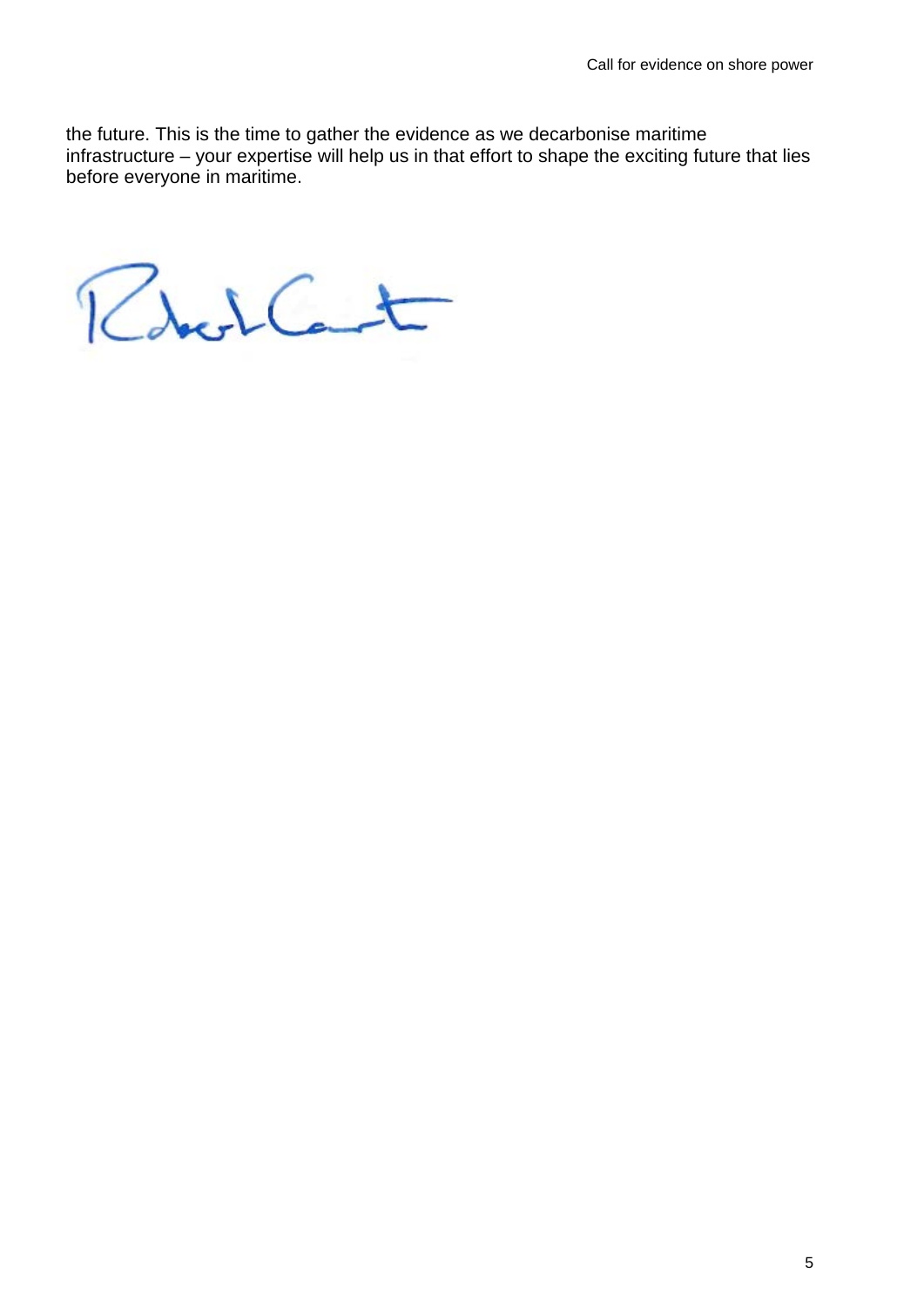## <span id="page-5-0"></span>How to respond

The consultation period began on 7 February 2022 and will run until 25 April 2022. Please ensure that your response reaches us before the closing date. If you would like further copies of this consultation document, it can be found at [https://www.gov.uk/dft#consultations.](https://www.gov.uk/dft#consultations)

You can respond to this call for evidence in four ways:

- By downloading the response form and emailing us the return to [MaritimeTDPConsultation@dft.gov.uk;](mailto:MaritimeTDPConsultation@dft.gov.uk)
- By email, to: [MaritimeTDPConsultation@dft.gov.uk;](mailto:MaritimeTDPConsultation@dft.gov.uk)
- Posting your response to:

Call for evidence on shore power Maritime Environment, Technology and International Division, Maritime Directorate, Department for Transport, Zone 1-5, Floor 4, Great Minster House, 33 Horseferry Road, London, SW1P 4DR

When responding, please state whether you are responding as an individual or representing the views of an organisation. If responding on behalf of a larger organisation, please make it clear who the organisation represents and, where applicable, how the views of members were assembled.

Please note that we do **not** expect you to submit evidence or views in response to every question listed if not applicable.

If you have any suggestions of others who may wish to be involved in this process, please contact us.

### <span id="page-5-1"></span>Freedom of Information

Information provided in response to this consultation, including personal information, may be subject to publication or disclosure in accordance with the Freedom of Information Act 2000 (FOIA) or the Environmental Information Regulations 2004.

If you want information that you provide to be treated as confidential, please be aware that, under the FOIA, there is a statutory Code of Practice with which public authorities must comply and which deals, amongst other things, with obligations of confidence.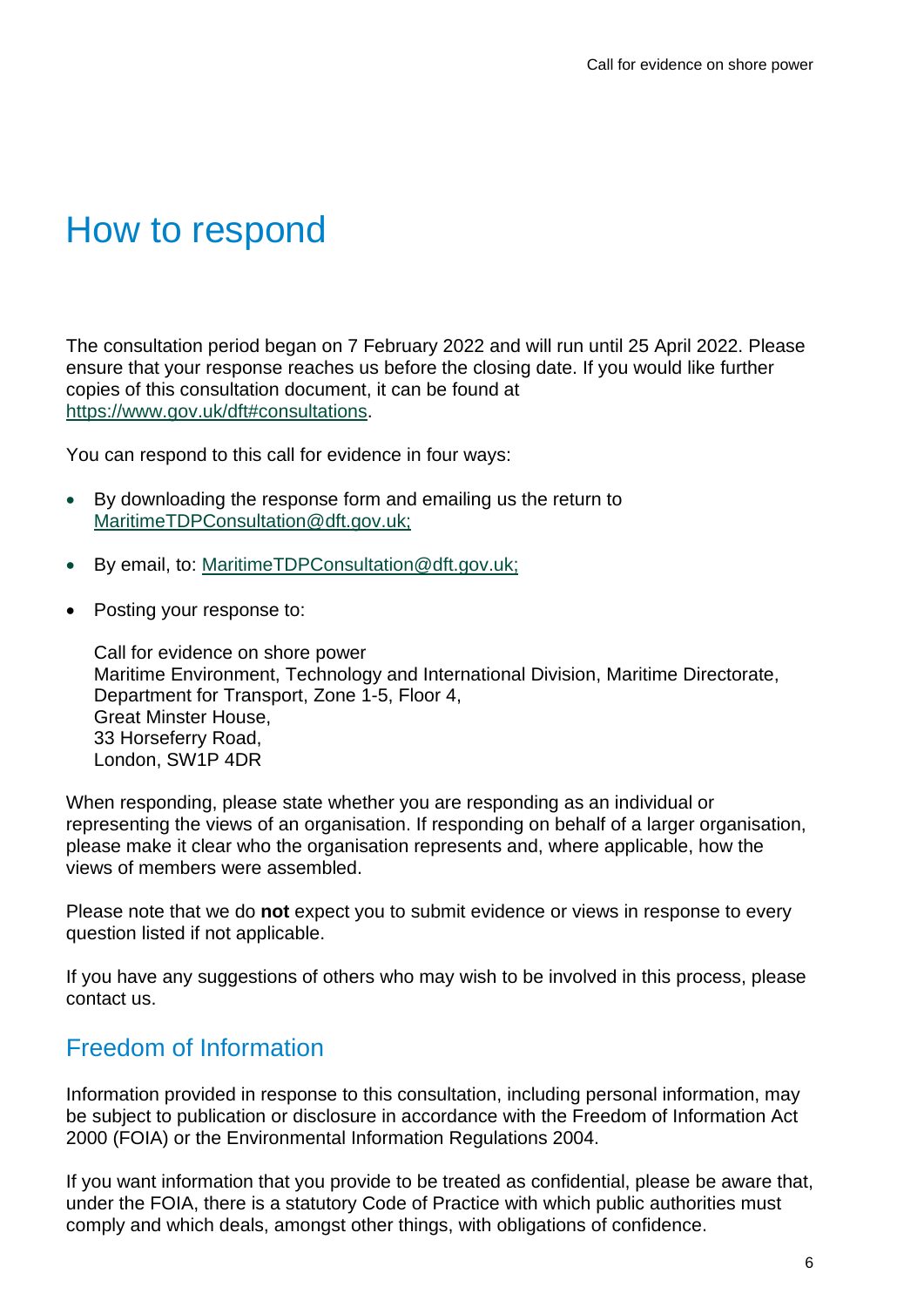In view of this it would be helpful if you could explain to us why you regard the information you have provided as confidential. If we receive a request for disclosure of the information, we will take full account of your explanation, but we cannot give an assurance that confidentiality can be maintained in all circumstances. An automatic confidentiality disclaimer generated by your IT system will not, of itself, be regarded as binding on the department.

The department will process your personal data in accordance with the Data Protection Act (DPA) and in the majority of circumstances this will mean that your personal data will not be disclosed to third parties.

### <span id="page-6-0"></span>Data Protection

The Department for Transport is carrying out this consultation to gather evidence on shore power in the UK. This call for evidence and the processing of personal data that it entails is necessary for the exercise of our functions as a government department. If your answers contain any information that allows you to be identified, the department will, under data protection law, be the Controller for this information.

As part of this consultation process we're asking for your name and email address. This is in case we need to ask you follow-up questions about any of your responses. You do not have to give us this personal information. If you do provide it, we will use it only for the purpose of asking follow-up questions.

The department's privacy policy has more information about your rights in relation to your personal data, how to complain and how to contact the Data Protection Officer. You can view it at [https://www.gov.uk/government/organisations/department-for](https://www.gov.uk/government/organisations/department-for-transport/about/personal-information-charter)[transport/about/personal-information-charter.](https://www.gov.uk/government/organisations/department-for-transport/about/personal-information-charter)

Your information will be kept securely on a secure IT system within the department and destroyed within 12 months after the consultation process has been completed.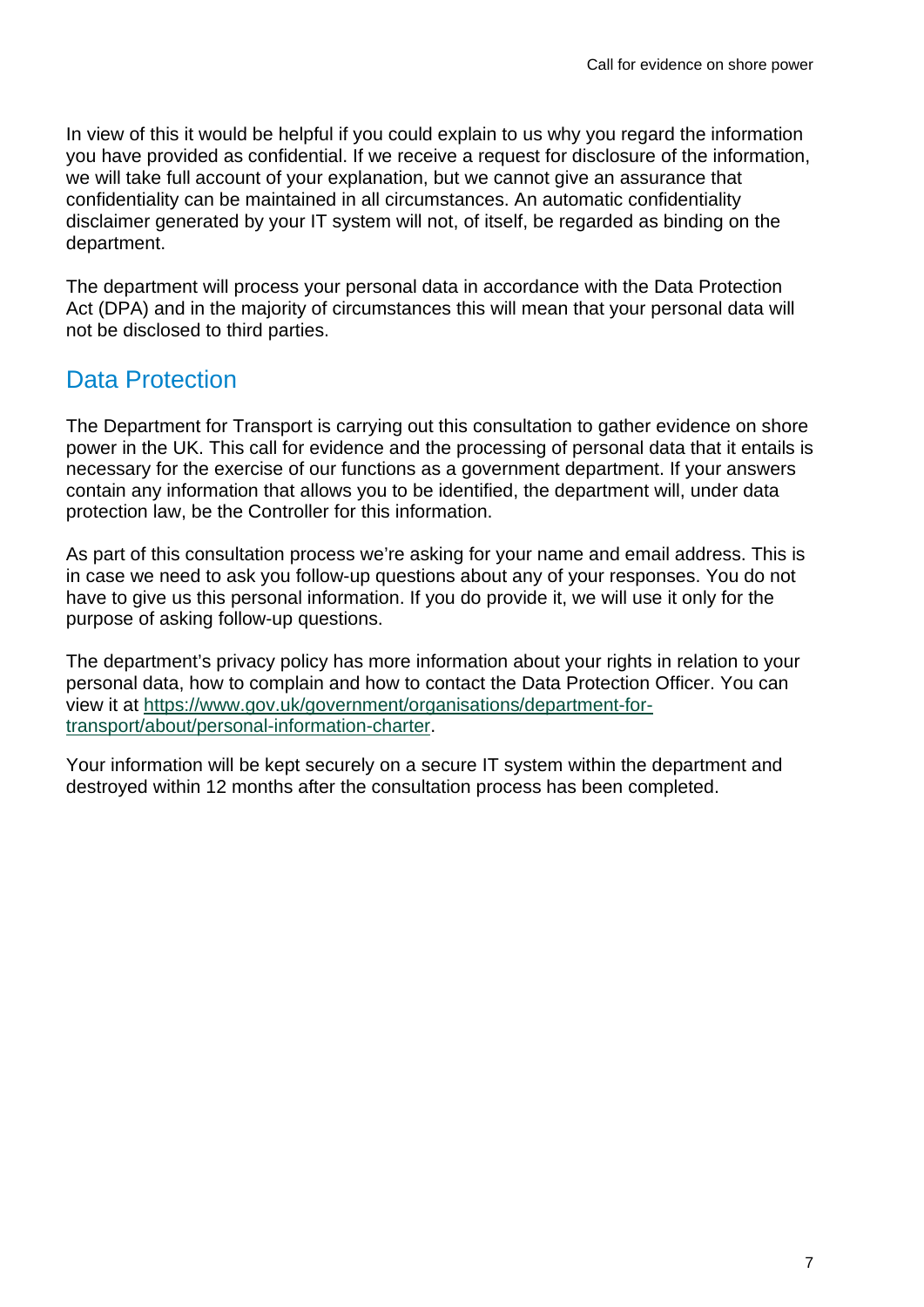## <span id="page-7-0"></span>1. Introduction

### <span id="page-7-1"></span>The policy context

The UK is a climate leader and was the first major economy to set legally binding carbon budgets and to legislate to end its contribution to climate change. Tackling climate change and improving air quality by decarbonising transport is one of the Department for Transport's priority outcomes and the government has made considerable progress over recent years.

This has included significant developments, related both specifically to the maritime sector and to transport decarbonisation directly.

In January 2019, the government published a [Clean Air Strategy](https://www.gov.uk/government/publications/clean-air-strategy-2019) and a [Maritime 2050](https://www.gov.uk/government/publications/maritime-2050-navigating-the-future)  [Strategy.](https://www.gov.uk/government/publications/maritime-2050-navigating-the-future) The Clean Air Strategy sets out our plans for dealing with all sources of air pollution, including from maritime, making our air healthier to breathe, protecting nature and boosting the economy. The Maritime 2050 Strategy sets out our vision for clean shipping in the UK.

The Clean Air Strategy and the Maritime 2050 Strategy both announced the commitment to publish a [Clean Maritime Plan](https://assets.publishing.service.gov.uk/government/uploads/system/uploads/attachment_data/file/815664/clean-maritime-plan.pdf) in July 2019, making the UK one of the first countries to issue a strategy on domestic action to reduce shipping emissions, following the agreement of the Initial International Maritime Organization (IMO) Strategy for greenhouse gas (GHG) emissions in 2018. The IMO Strategy committed to cut GHG emissions by at least 50% by 2050, compared with 2008 levels, and to phase them out completely as soon as possible this century.

The Clean Maritime Plan identifies ways to tackle air pollutants and GHG emissions while securing clean growth opportunities for the UK. It reflects the government decision in June 2019 to legislate for a net zero domestic greenhouse gas emission target by  $2050^{1,2}$  $2050^{1,2}$  $2050^{1,2}$ . The Clean Maritime Plan represents one of the government's most ambitious strategies to facilitate the transition to zero emission transport

Alongside the Clean Maritime Plan, the government published [Port Air Quality Guidelines.](https://assets.publishing.service.gov.uk/government/uploads/system/uploads/attachment_data/file/815665/port-air-quality-strategies.pdf) These guidelines provide a framework for ports to produce their own Port Air Quality Strategy (PAQS). The guidelines include advice on the territorial scope ('who' is asked to produce a PAQS), place the strategies in the wider context of UK Air Quality (the 'why')

<span id="page-7-2"></span><sup>1</sup> <https://www.gov.uk/government/news/uk-becomes-first-major-economy-to-pass-net-zero-emissions-law>

<span id="page-7-3"></span><sup>&</sup>lt;sup>2</sup> As set out in April 2021, the sixth Carbon Budget will incorporate the UK's share of international aviation and shipping emissions – an important part of the government's decarbonisation efforts that will allow for these emissions to be accounted for consistently.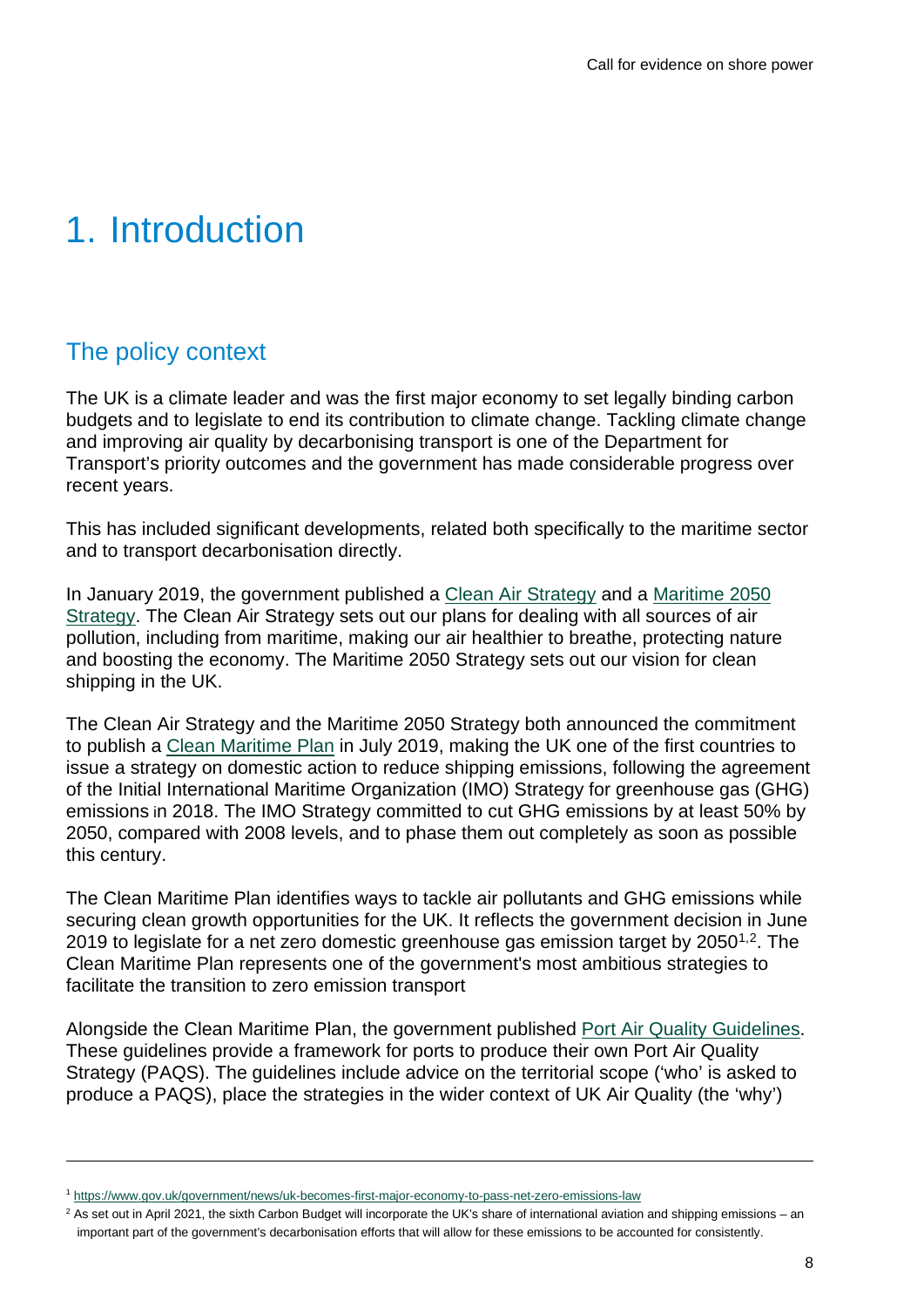and provide advice on content and structure including a checklist that can serve as a ready reckoner for planners (the 'how').

The UK has consistently supported international efforts to limit pollutant emissions from shipping, as air pollution is regulated by the IMO through the International Convention for the Prevention of Pollution from Ships (MARPOL). For instance, the UK backed the establishment of the North Sea Emissions Control Area (ECA) which covers SO<sub>x</sub> emissions and, from 1 January 2021,  $NO<sub>X</sub>$  emissions. ECAs have also been established in coastal waters in Europe and North America. Furthermore, the UK championed the agreement at the IMO for a 0.5% Sulphur limit for global shipping outside the ECA and played a significant role in both the development of the regime and the supporting guidance for industry before it came into effect on 1 January 2020[3.](#page-8-0)

The Clean Maritime Demonstration Competition (CMDC), announced as part of the Prime Minister's [Ten Point Plan for a Green](https://www.gov.uk/government/news/pm-outlines-his-ten-point-plan-for-a-green-industrial-revolution-for-250000-jobs) Industrial Revolution on 1 November 2020, represents a key next step to decarbonise the maritime sector. Launched in March 2021, the [CMDC](https://www.gov.uk/government/publications/clean-maritime-demonstration-competition-cmdc) seeks to accelerate the demonstration and deployment of low and zero emissions technology in the maritime sector. Up to £23m of grant funding has been allocated to 55 projects supported by 208 UK organisations, to deliver feasibility studies and technology trials in zero emission solutions, including in shore power technology.

In July 2021, the government published a [Transport Decarbonisation Plan,](https://www.gov.uk/government/publications/transport-decarbonisation-plan) which sets out the commitments and actions needed to decarbonise the UK transport system, including maritime. The plan identifies a pathway to net zero transport in the UK, the wider benefits net zero transport can deliver, and the principles that underpin the government approach to delivering net zero transport.

<span id="page-8-0"></span>In October 2021, the government published the [Net Zero Strategy: Build Back Greener,](https://www.gov.uk/government/publications/net-zero-strategy) setting out policies and proposals for decarbonising all sectors of the UK economy, including maritime, to meet the UK's Net Zero target by 2050. The Net Zero Strategy includes a commitment to extend the Clean Maritime Demonstration to a multi-year programme. This is part of our commitment to a UK Shipping Office for Reducing Emissions.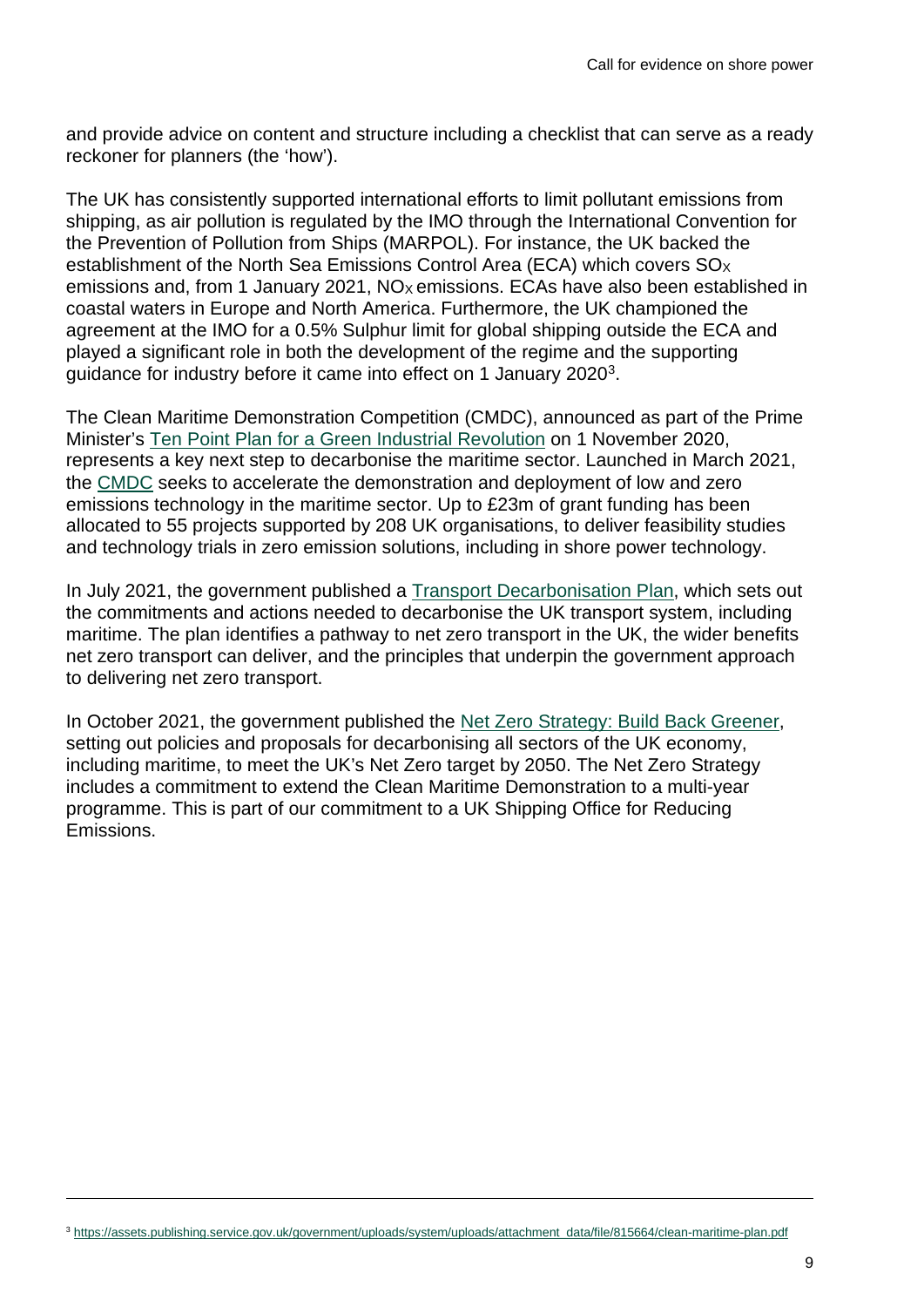### <span id="page-9-0"></span>Purpose of this call for evidence

The Transport Decarbonisation Plan includes a commitment to consult on how government can support the wider deployment of shore power, including consideration of regulatory interventions, for both vessels and ports, that could drive deployment as we transition to a net zero world, and bring forward appropriate measures.

This consultation process began in October 2021 with the launch of an industry-led task and finish group in partnership with the Clean Maritime Council, to provide initial advice to the Department for Transport on their proposals to support the uptake of shore power, ahead of wider public consultation. The Clean Maritime Council is a strategic advisory body bringing together leading figures from the maritime industry, academia, and governmen[t4.](#page-9-1)

This initial engagement with industry identified limitations in the evidence base available to government, so **this call for evidence does not identify a preferred approach on proposals to support shore power.** 

More information is needed, for example, on the scale of vessel emissions at berth, the actual potential of shore power alongside other technologies in reducing emissions, the barriers to the commercial take-up of shore power and the impact of potential solutions to enable the roll out of this technology.

Shore power policy options will be developed in cooperation with Devolved Administrations. Further evidence and engagement are needed to review the impact of options on devolved competencies. It should be noted that policy areas of relevance to ports as well as environment policies are devolved in Scotland, Wales, and Northern Ireland<sup>[5](#page-9-2)[6](#page-9-3)</sup>. This has led to environment regimes in each of the four nations that are in some respects distinct<sup>7</sup>. Whilst the main legislation which provides for UK shipping including pollution is reserved, some competences concerning maritime transport are devolved e.g. in Scotlan[d8.](#page-9-5)

This call for evidence builds on the work of the industry-led task and finish group and considers a range of policy options, explored in increasing levels of ambition, to gather further evidence on their impact and implications.

Responses to this call for evidence will help to inform further policy development work, as part of the 2023 refresh of the Clean Maritime Plan. Any specific policy options will be subject to further consultation accompanied by impact assessment, informed by the findings of this call for evidence.

<span id="page-9-1"></span><sup>4</sup> [https://assets.publishing.service.gov.uk/government/uploads/system/uploads/attachment\\_data/file/815664/clean-maritime-plan.pdf](https://assets.publishing.service.gov.uk/government/uploads/system/uploads/attachment_data/file/815664/clean-maritime-plan.pdf)

<span id="page-9-2"></span><sup>5</sup> <https://researchbriefings.files.parliament.uk/documents/CBP-8823/CBP-8823.pdf>

<span id="page-9-3"></span><sup>6</sup> <https://www.gov.uk/guidance/guidance-on-devolution#devolved-responsibilities>

<span id="page-9-4"></span><sup>7</sup> <https://publications.parliament.uk/pa/ld201617/ldselect/ldeucom/109/10912.htm>

<span id="page-9-5"></span><sup>8</sup> <https://researchbriefings.files.parliament.uk/documents/SN03156/SN03156.pdf>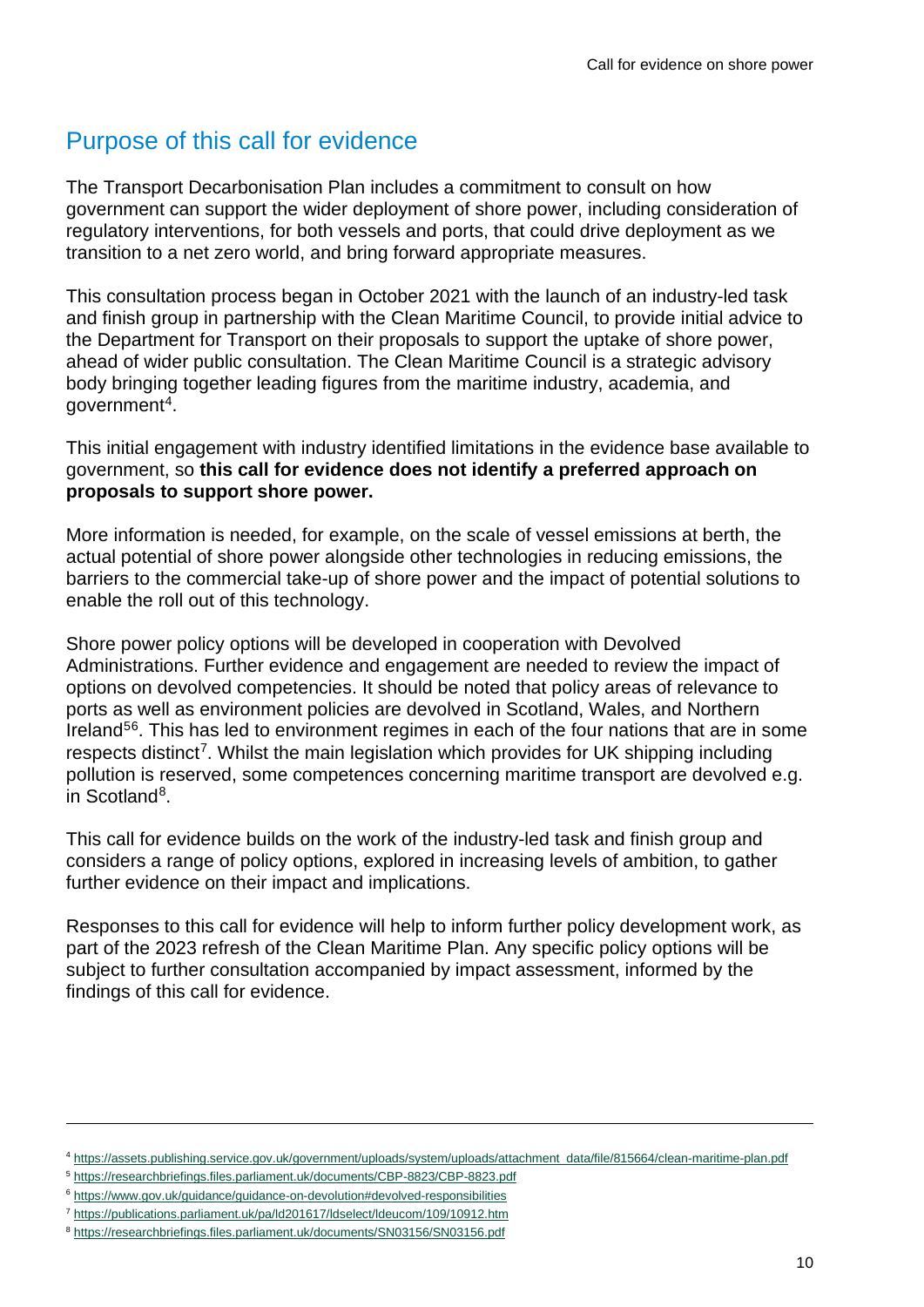### <span id="page-10-0"></span>Structure of this call for evidence

**Chapter Two** provides an overview of shore power, its benefits and costs and the barriers to its commercial take-up in the UK and includes a series of questions to inform the extent and impact of such barriers.

**Chapter Three** reviews a range of policy options which emerged from the work of the industry-led task and finish group and includes questions to gather evidence to inform further policy development.

The options proposed by the task and finish group are:

- **Exploring the potential of government's coordinating function.** For example, commissioning research, producing guidance for port operators concerning planning and energy network requirements, and facilitating collaboration across the sector as well as information sharing. This could also include exploring other potential measures to unlock private investment.
- **Exploring the potential of government mandates through regulation.** This could include requiring vessels and ports to report on the usage of shore power, requiring vessels to use shore power when in port, and requiring ports to install shore power infrastructure.
- **Exploring the potential of market-based measures.** This could include economic instruments based on the "polluter pays principle<sup>[9](#page-10-1)</sup>", to incentivise the adoption of shore power by vessel and port operators.

<span id="page-10-1"></span><sup>&</sup>lt;sup>9</sup> The polluter pays principle is the principle that those who cause pollution or damage to the environment should be responsible for mitigation or compensation. See also: <https://deframedia.blog.gov.uk/2021/03/11/consultation-launched-on-environmental-principles/>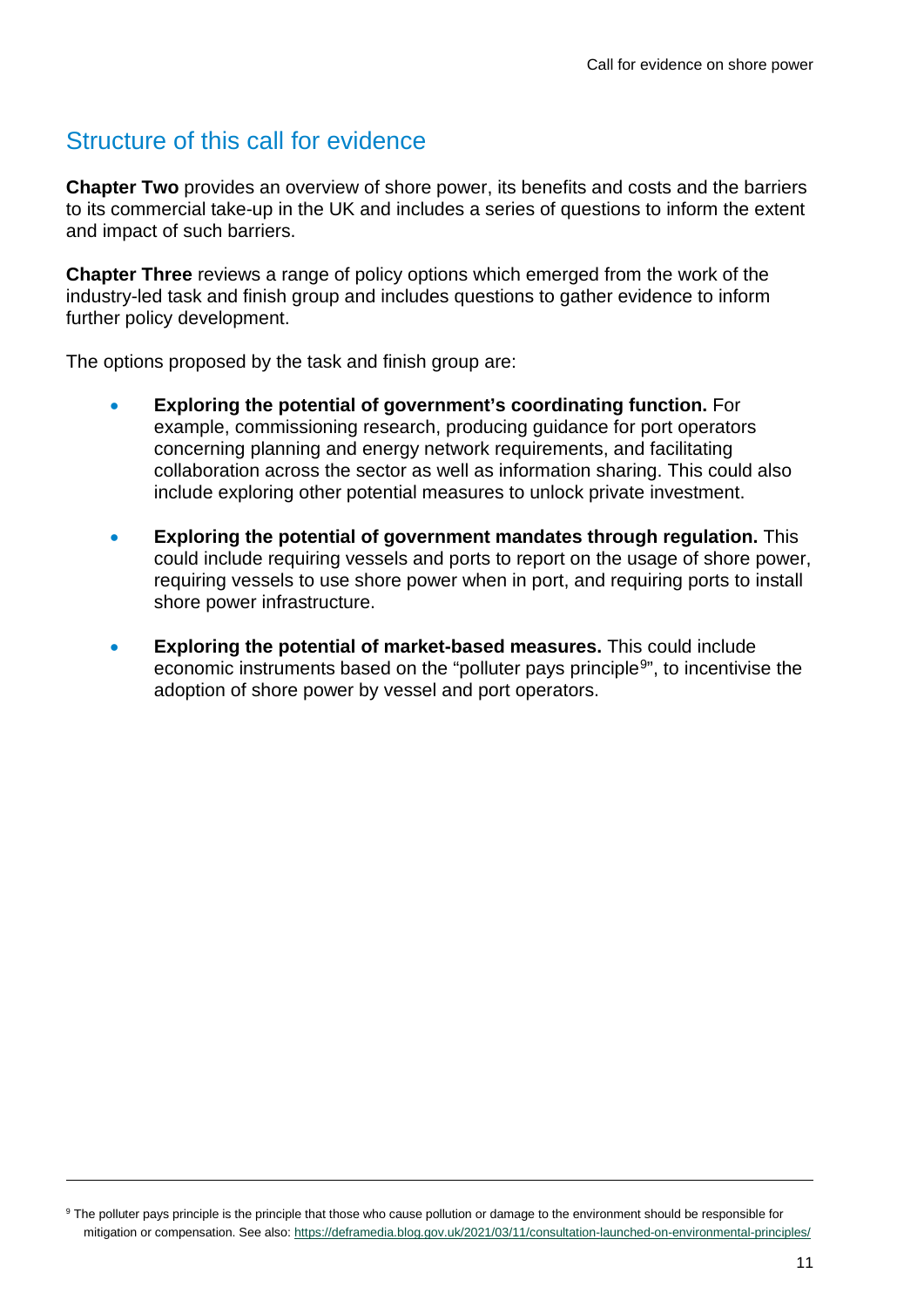## <span id="page-11-0"></span>2. The rationale for intervention

### <span id="page-11-1"></span>Benefits of using shore power

Shore power is one of the available technologies to reduce vessels emissions at berth. Also known as cold ironing, shore power is the provision of shoreside electrical power to a vessel at berth while its main and auxiliary engines are shut down. When a vessel docks, it no longer needs energy for propulsion but may still be a large consumer of energy. Onboard generators are still running when in port to supply the domestic loads of the vessel (e.g. lighting, galleys, air-conditioning, etc.), resulting in air pollutant as well as greenhouse gas (GHG) emissions. Rather than letting on-board generators produce the necessary electricity, this can be provided through a standardised onshore interface while the vessel is at berth<sup>[10](#page-11-2)</sup>

The [National Policy Statement for Ports](https://www.gov.uk/government/publications/national-policy-statement-for-ports) incorporates guidance on the provision for shoreside power in section 5.7 (air quality and emissions). For example, paragraph 5.7.13 states that "*All proposals should either include reasonable advance provisions (such as ducting and spaces for sub-stations) to allow the possibility of future provision of coldironing infrastructure, or give reasons as to why it would not be economically and environmentally worthwhile to make such provision"*.

Shore power has the potential, alongside other measures, to contribute to a reduction in GHG emissions from the maritime sector. This potential will further increase as the national electricity grid decarbonises. Government-commissioned research estimates that without any further policy intervention, the total annual electricity demand at UK ports could rise from 20 GWh in 2016 to around 250 GWh by around 2050, largely driven by the demand for shore power from container vessels<sup>[11](#page-11-3)</sup>. In contrast, under a scenario in which there are very ambitious assumptions about maritime electrification, this research estimates that annual electrical demand at UK ports could rise to over 4000 GWh by around 2050, predominantly driven by demand for electric propulsion, but with demand for shore-side power also expected to increase significantly.

Further research commissioned by the government concludes that "the total share of a ship's energy demand that can be met through shore power is small"<sup>[12](#page-11-4)</sup>, therefore other solutions are likely to have a greater overall contribution to reducing GHG emissions. This research adds that "there are significant potential benefits from shore power for controlling air pollution emissions when ships are in port and close to centres of population where impacts of those emissions may be greatest" <sup>13</sup>. In addition, related research identifies that

<span id="page-11-3"></span>11

<span id="page-11-2"></span><sup>10</sup> <https://eur-lex.europa.eu/legal-content/EN/TXT/HTML/?uri=CELEX:02014L0094-20200524&rid=8>

[https://assets.publishing.service.gov.uk/government/uploads/system/uploads/attachment\\_data/file/816017/potential\\_demands\\_on\\_U](https://assets.publishing.service.gov.uk/government/uploads/system/uploads/attachment_data/file/816017/potential_demands_on_UK_energy_system_from_port_shipping_notification.pdf) [K\\_energy\\_system\\_from\\_port\\_shipping\\_notification.pdf](https://assets.publishing.service.gov.uk/government/uploads/system/uploads/attachment_data/file/816017/potential_demands_on_UK_energy_system_from_port_shipping_notification.pdf)

<span id="page-11-4"></span><sup>12</sup> [https://assets.publishing.service.gov.uk/government/uploads/system/uploads/attachment\\_data/file/816018/scenario-analysis-take-up](https://assets.publishing.service.gov.uk/government/uploads/system/uploads/attachment_data/file/816018/scenario-analysis-take-up-of-emissions-reduction-options-impacts-on-emissions-costs.pdf)[of-emissions-reduction-options-impacts-on-emissions-costs.pdf](https://assets.publishing.service.gov.uk/government/uploads/system/uploads/attachment_data/file/816018/scenario-analysis-take-up-of-emissions-reduction-options-impacts-on-emissions-costs.pdf)

<span id="page-11-5"></span><sup>13</sup> [https://assets.publishing.service.gov.uk/government/uploads/system/uploads/attachment\\_data/file/816018/scenario-analysis-take-up](https://assets.publishing.service.gov.uk/government/uploads/system/uploads/attachment_data/file/816018/scenario-analysis-take-up-of-emissions-reduction-options-impacts-on-emissions-costs.pdf)[of-emissions-reduction-options-impacts-on-emissions-costs.pdf](https://assets.publishing.service.gov.uk/government/uploads/system/uploads/attachment_data/file/816018/scenario-analysis-take-up-of-emissions-reduction-options-impacts-on-emissions-costs.pdf)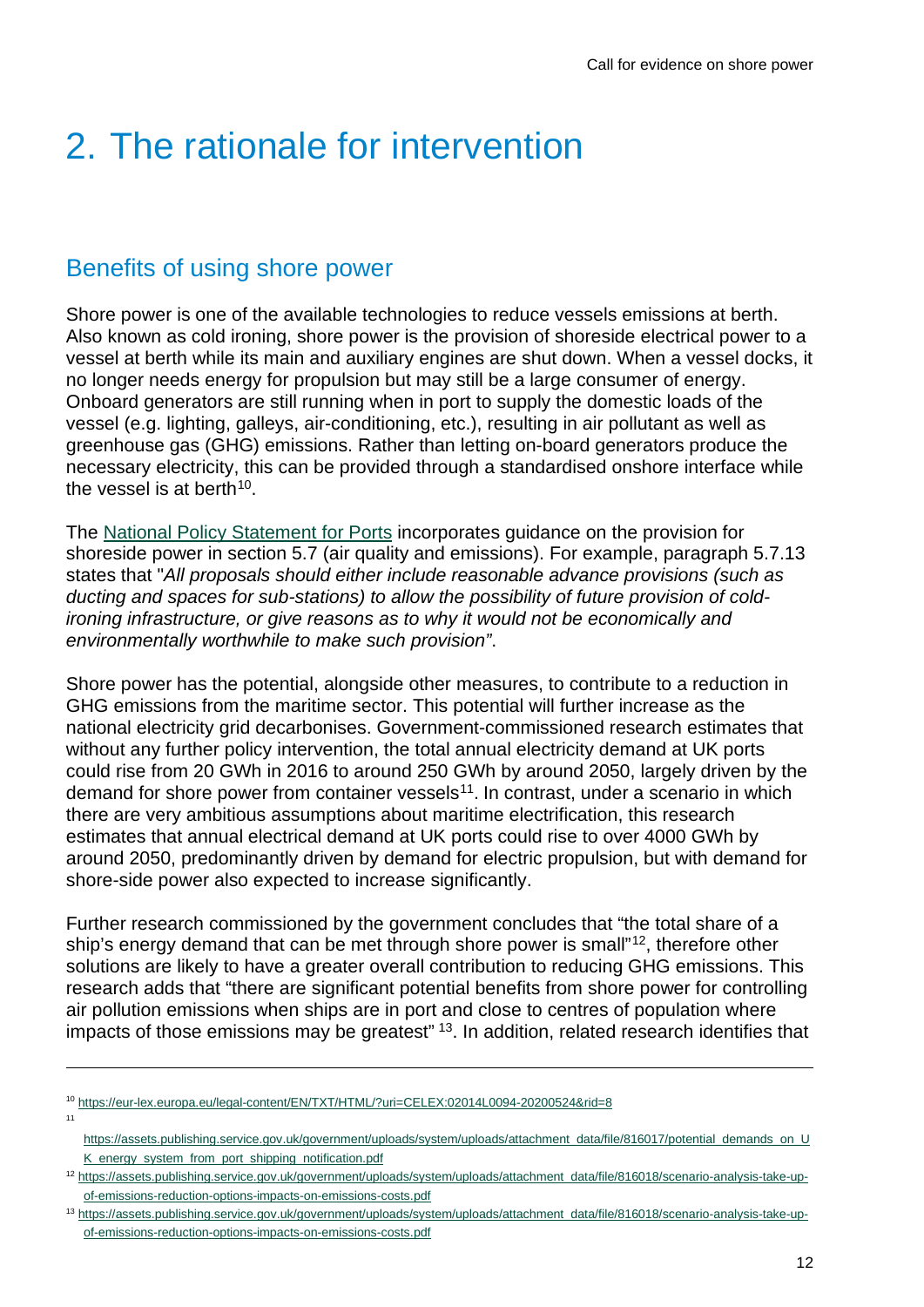the use of shore power as opposed to auxiliary engines will reduce, emissions, noise and vibrations from vessels at berth, improving working conditions in ports<sup>14</sup>.

By helping to address the sector's environmental impacts, the increased use of shore power would help to future proof jobs in the UK maritime sector. In 2017, it is estimated that maritime directly supported around 220,000 jobs in the UK[15.](#page-12-1) In addition, the increased use of shore power has the potential to directly support UK jobs in the markets for relevant technologies. Research commissioned by the Government concluded that the UK has "some basis for competitive advantage" in the market for low carbon shore power technologies, including "several manufacturers of relevant electrical equipment", and a "strong basis for competitive advantage" in the related markets for onboard batteries and electric propulsion<sup>16</sup>.

Whilst the available evidence suggests that shore power can lead to significant reductions in air pollutant emissions from ships whilst they are at berth<sup>[17](#page-12-3)</sup>, it would not address all sources of emissions. For example, there would continue to be emissions from the use of boilers<sup>[18](#page-12-4)</sup>, which are "used on board larger vessels for heating and hot water production"<sup>19</sup>. In addition, ships would still produce emissions when manoeuvring within ports. For these reasons, **shore power is only one of the measures that the government is supporting to reduce maritime emissions.** Other interventions include incentivising the supply of alternative marine fuels through the Renewable Transport Fuel Obligation, exploring the role of economic instruments, funding for feasibility studies and technology trials allocated via the Clean Maritime Demonstration Competition, and other maritime commitments in the Transport Decarbonisation Plan.

Crucially, the scale of the total impact on UK GHG and air pollutant emissions from the use of shore power at UK ports is currently subject to uncertainty and is expected to be influenced by a range of factors. These include the type of marine fuel that would be used, the energy efficiency of the vessels calling at UK ports, and how the electricity that is used is generated. Consequently, it is expected that the impact on emissions will change over time as both the maritime sector and the electricity sector decarbonise. For example, research commissioned by the government suggests that "alternative low emission fuels will be essential to achieve the ambitions for zero emission shipping, particularly beyond 2030<sup>"20</sup>. In addition, the available evidence suggests that the benefits from reducing air pollution will also be influenced by the location of ports<sup>21</sup>. More analytical work is therefore required to assess the benefits of a significant take-up of shore power in the UK and how these could vary under different scenarios.

<span id="page-12-0"></span>14

[https://assets.publishing.service.gov.uk/government/uploads/system/uploads/attachment\\_data/file/816017/potential\\_demands\\_on\\_U](https://assets.publishing.service.gov.uk/government/uploads/system/uploads/attachment_data/file/816017/potential_demands_on_UK_energy_system_from_port_shipping_notification.pdf) [K\\_energy\\_system\\_from\\_port\\_shipping\\_notification.pdf](https://assets.publishing.service.gov.uk/government/uploads/system/uploads/attachment_data/file/816017/potential_demands_on_UK_energy_system_from_port_shipping_notification.pdf)

<span id="page-12-1"></span><sup>15</sup> <https://www.maritimeuk.org/media-centre/publications/state-maritime-nation-report-2019/>

<span id="page-12-2"></span><sup>&</sup>lt;sup>16</sup> [https://assets.publishing.service.gov.uk/government/uploads/system/uploads/attachment\\_data/file/815666/economic-opportunities](https://assets.publishing.service.gov.uk/government/uploads/system/uploads/attachment_data/file/815666/economic-opportunities-low-zero-emission-shipping.pdf)[low-zero-emission-shipping.pdf](https://assets.publishing.service.gov.uk/government/uploads/system/uploads/attachment_data/file/815666/economic-opportunities-low-zero-emission-shipping.pdf)

<span id="page-12-3"></span><sup>17</sup> For example, se[e https://www.epa.gov/ports-initiative/shore-power-technology-assessment-us-ports](https://www.epa.gov/ports-initiative/shore-power-technology-assessment-us-ports)

<span id="page-12-4"></span><sup>18</sup> <https://www.epa.gov/ports-initiative/shore-power-technology-assessment-us-ports>

<span id="page-12-5"></span><sup>19</sup> [https://uk-air.defra.gov.uk/assets/documents/reports/cat07/1712140936\\_ED61406\\_NAEI\\_shipping\\_report\\_12Dec2017.pdf](https://uk-air.defra.gov.uk/assets/documents/reports/cat07/1712140936_ED61406_NAEI_shipping_report_12Dec2017.pdf)

<span id="page-12-6"></span><sup>20</sup> [https://assets.publishing.service.gov.uk/government/uploads/system/uploads/attachment\\_data/file/816018/scenario-analysis-take-up](https://assets.publishing.service.gov.uk/government/uploads/system/uploads/attachment_data/file/816018/scenario-analysis-take-up-of-emissions-reduction-options-impacts-on-emissions-costs.pdf)[of-emissions-reduction-options-impacts-on-emissions-costs.pdf](https://assets.publishing.service.gov.uk/government/uploads/system/uploads/attachment_data/file/816018/scenario-analysis-take-up-of-emissions-reduction-options-impacts-on-emissions-costs.pdf)

<span id="page-12-7"></span><sup>21</sup> For example, se[e https://theicct.org/sites/default/files/publications/ICCT-WCtr\\_ShorePower\\_201512a.pdf.](https://theicct.org/sites/default/files/publications/ICCT-WCtr_ShorePower_201512a.pdf)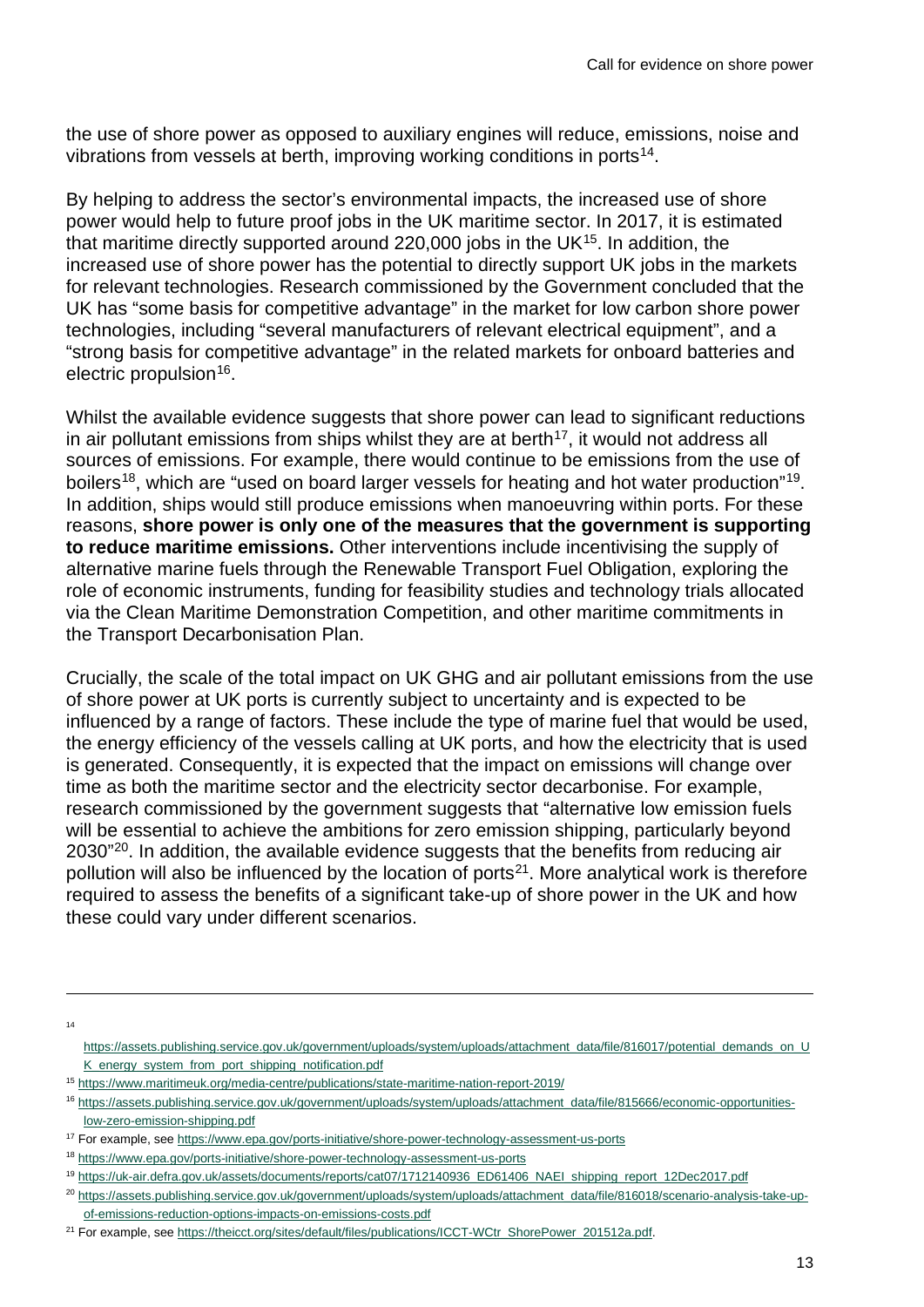Although the provision of shore power has been a proven process for twenty years, its deployment in the UK remains very limited. Apart from the presence of shore power infrastructure at the Royal Navy base at Portsmouth, only two UK ports are equipped with shore power facilities, Orkney and Southampton<sup>[22](#page-13-1)</sup>. Industry analysis illustrates that the international picture is different, as local circumstances contribute to the conditions for greater adoption of this technology<sup>[23](#page-13-2)</sup>.

### <span id="page-13-0"></span>Costs of using shore power

There are several different costs associated with the use of shore power, including the costs to vessels of fitting the necessary equipment to make use of shore power, and the investment required within ports to enable this. Further costs will also be incurred when upgrading existing port electricity network connections.

For vessels, investments may include "a cable reel, connection boxes, switchgear, transformer and control panel" according to research commissioned by the government $^{24}$  $^{24}$  $^{24}$ . The available evidence suggests that investment costs vary between different types and sizes of vessel<sup>[25](#page-13-4)</sup>, and that retrofitting existing ships with the required equipment can be significantly more expensive than incorporating it into new builds<sup>[26](#page-13-5)</sup>.

The use of shore power will also impact on the operational costs of vessels. Whether the use of shore power will increase or decrease operational costs will depend on the relative prices of electricity and the maritime fuel that would otherwise be used by the vessel. Fuel prices fluctuate over time due to market conditions. Relative prices of electricity and marine fuels will also be influenced by the wider policy landscape, and the potential for any future changes in pricing or regulatory policy. In addition, relative prices will be impacted by changes in the type of maritime fuel that would otherwise be used. For example, in situations where expensive low carbon fuels would otherwise need to be used by vessels in the future, the use of shore power has the potential to decrease operating costs when vessels are at berth.

Research commissioned by the government suggests that investments required on land may include "substations, switchgear and power connections", as well as "power network reinforcement or local generation if the port is in a poorly connected location" <sup>[27](#page-13-6)</sup>. The available evidence suggests that the total cost of investments required within ports can vary significantly<sup>[28](#page-13-7)</sup>. In addition, research commissioned by the government suggests that the costs of any enhancements required to the power network "are likely to be very context

<span id="page-13-2"></span><sup>23</sup> [https://www.britishports.org.uk/content/uploads/2021/10/BPA\\_Shore\\_Power\\_Paper\\_May\\_2020.pdf](https://www.britishports.org.uk/content/uploads/2021/10/BPA_Shore_Power_Paper_May_2020.pdf)

<span id="page-13-1"></span><sup>22</sup> [https://www.britishports.org.uk/content/uploads/2021/02/Shore-power-Tyndall-FINAL-DEC-2020.pdf.](https://www.britishports.org.uk/content/uploads/2021/02/Shore-power-Tyndall-FINAL-DEC-2020.pdf)

<span id="page-13-3"></span><sup>&</sup>lt;sup>24</sup> [https://assets.publishing.service.gov.uk/government/uploads/system/uploads/attachment\\_data/file/815667/economic-opportunities](https://assets.publishing.service.gov.uk/government/uploads/system/uploads/attachment_data/file/815667/economic-opportunities-low-zero-emission-shipping-technical-annexes.pdf)[low-zero-emission-shipping-technical-annexes.pdf](https://assets.publishing.service.gov.uk/government/uploads/system/uploads/attachment_data/file/815667/economic-opportunities-low-zero-emission-shipping-technical-annexes.pdf)

<span id="page-13-4"></span><sup>&</sup>lt;sup>25</sup> For example, se[e https://glomeep.imo.org/technology/shore-power/.](https://glomeep.imo.org/technology/shore-power/)

<span id="page-13-5"></span><sup>&</sup>lt;sup>26</sup> For example, see https://theicct.org/sites/default/files/publications/ICCT-WCtr\_ShorePower\_201512a.pdf.

<span id="page-13-6"></span><sup>&</sup>lt;sup>27</sup> [https://assets.publishing.service.gov.uk/government/uploads/system/uploads/attachment\\_data/file/815667/economic-opportunities](https://assets.publishing.service.gov.uk/government/uploads/system/uploads/attachment_data/file/815667/economic-opportunities-low-zero-emission-shipping-technical-annexes.pdf)[low-zero-emission-shipping-technical-annexes.pdf](https://assets.publishing.service.gov.uk/government/uploads/system/uploads/attachment_data/file/815667/economic-opportunities-low-zero-emission-shipping-technical-annexes.pdf)

<span id="page-13-7"></span><sup>&</sup>lt;sup>28</sup> For example, see https://www.britishports.org.uk/content/uploads/2021/02/Shore-power-Tyndall-FINAL-DEC-2020.pdf.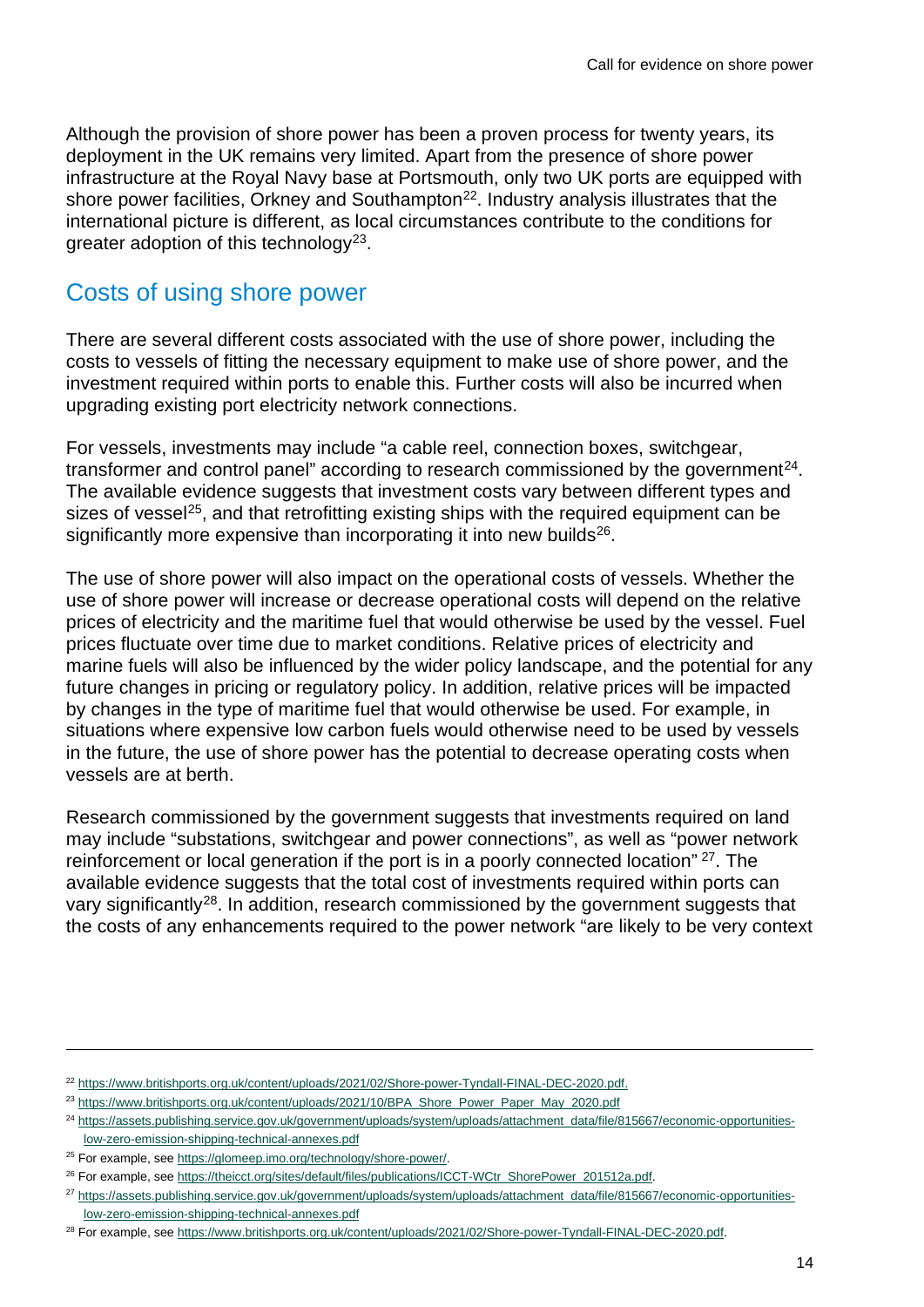specific<sup>"[29](#page-14-1)</sup>. For example, costs would be much higher "if a new substation were needed or if large-scale reinforcements were needed"[30](#page-14-2).

The available evidence suggests that the costs of a significant rollout of shore power in the UK are currently subject to significant uncertainty such as the circumstances of different ports and different scenarios for how the fuels used by ships in UK ports could evolve in the future. More analytical work is required to fully assess the costs of a significant rollout of shore power in the UK and how these costs could vary under different circumstances.

### <span id="page-14-0"></span>Barriers and market failures

Research undertaken by both industry and government has highlighted significant existing barriers to the uptake of shore power. These include the cost of infrastructure (both in ports and for electricity network connections) and a lack of evidence about long term levels of demand from vessels<sup>[31](#page-14-3)</sup>. These barriers include, but are not limited to:

- **Negative externalities**. At present, maritime fuel prices do not reflect the costs of their greenhouse gas and air pollutant emissions. This means that there is currently a suboptimal incentive for investment in emission reduction options, including shore power<sup>32</sup>.
- **High capital costs, especially upfront costs for ports.** Upfront costs for ports can be split between **(1)** capital costs for installing infrastructure inside the port and **(2)** costs for connecting to the electricity network, including upgrading the existing port network connection such as building new substations. Government-commissioned research suggests that the cost of upgrading electricity connections is subject to uncertainty as this is "very context specific<sup>"33</sup>. In some locations where the capital costs associated with electricity network connections are particularly high, solutions such as renewable generation and storage might help to reduce costs [34](#page-14-6),[35](#page-14-7). It should also be noted that the contribution currently required by connecting customers to network connection upgrades varies between the electricity transmission and distribution networks. For distribution networks the independent energy regulator, Ofgem, has proposed that the costs of network reinforcement required to accommodate demand connections be socialised<sup>[36](#page-14-8)</sup>. Currently, a proportion of these costs is

<span id="page-14-1"></span>29

[https://assets.publishing.service.gov.uk/government/uploads/system/uploads/attachment\\_data/file/816017/potential\\_demands\\_on\\_U](https://assets.publishing.service.gov.uk/government/uploads/system/uploads/attachment_data/file/816017/potential_demands_on_UK_energy_system_from_port_shipping_notification.pdf) [K\\_energy\\_system\\_from\\_port\\_shipping\\_notification.pdf](https://assets.publishing.service.gov.uk/government/uploads/system/uploads/attachment_data/file/816017/potential_demands_on_UK_energy_system_from_port_shipping_notification.pdf)

<span id="page-14-2"></span>30

<span id="page-14-5"></span>33

[https://assets.publishing.service.gov.uk/government/uploads/system/uploads/attachment\\_data/file/816017/potential\\_demands\\_on\\_U](https://assets.publishing.service.gov.uk/government/uploads/system/uploads/attachment_data/file/816017/potential_demands_on_UK_energy_system_from_port_shipping_notification.pdf) [K\\_energy\\_system\\_from\\_port\\_shipping\\_notification.pdf](https://assets.publishing.service.gov.uk/government/uploads/system/uploads/attachment_data/file/816017/potential_demands_on_UK_energy_system_from_port_shipping_notification.pdf)

<span id="page-14-3"></span><sup>31</sup> [https://assets.publishing.service.gov.uk/government/uploads/system/uploads/attachment\\_data/file/1009448/decarbonising-transport](https://assets.publishing.service.gov.uk/government/uploads/system/uploads/attachment_data/file/1009448/decarbonising-transport-a-better-greener-britain.pdf)[a-better-greener-britain.pdf](https://assets.publishing.service.gov.uk/government/uploads/system/uploads/attachment_data/file/1009448/decarbonising-transport-a-better-greener-britain.pdf)

<span id="page-14-4"></span><sup>32</sup> [https://assets.publishing.service.gov.uk/government/uploads/system/uploads/attachment\\_data/file/815671/identification-market](https://assets.publishing.service.gov.uk/government/uploads/system/uploads/attachment_data/file/815671/identification-market-failures-other-barriers-of-commercial-deployment-of-emission-reduction-options.pdf)[failures-other-barriers-of-commercial-deployment-of-emission-reduction-options.pdf](https://assets.publishing.service.gov.uk/government/uploads/system/uploads/attachment_data/file/815671/identification-market-failures-other-barriers-of-commercial-deployment-of-emission-reduction-options.pdf)

[https://assets.publishing.service.gov.uk/government/uploads/system/uploads/attachment\\_data/file/816017/potential\\_demands\\_on\\_U](https://assets.publishing.service.gov.uk/government/uploads/system/uploads/attachment_data/file/816017/potential_demands_on_UK_energy_system_from_port_shipping_notification.pdf) [K\\_energy\\_system\\_from\\_port\\_shipping\\_notification.pdf](https://assets.publishing.service.gov.uk/government/uploads/system/uploads/attachment_data/file/816017/potential_demands_on_UK_energy_system_from_port_shipping_notification.pdf)

<span id="page-14-6"></span><sup>34</sup> <https://www.e4tech.com/resources/247-e4tech-identifies-potential-uk-clusters-of-clean-maritime-activity.php>

<span id="page-14-7"></span><sup>35</sup> [https://www.mseinternational.org/res/files/decarbonisation/British\\_Ports\\_Association\\_Shore\\_Power\\_Paper\\_May\\_2020.pdf](https://www.mseinternational.org/res/files/decarbonisation/British_Ports_Association_Shore_Power_Paper_May_2020.pdf)

<span id="page-14-8"></span><sup>&</sup>lt;sup>36</sup> These costs would be recovered from all users of the network in the local distribution network area.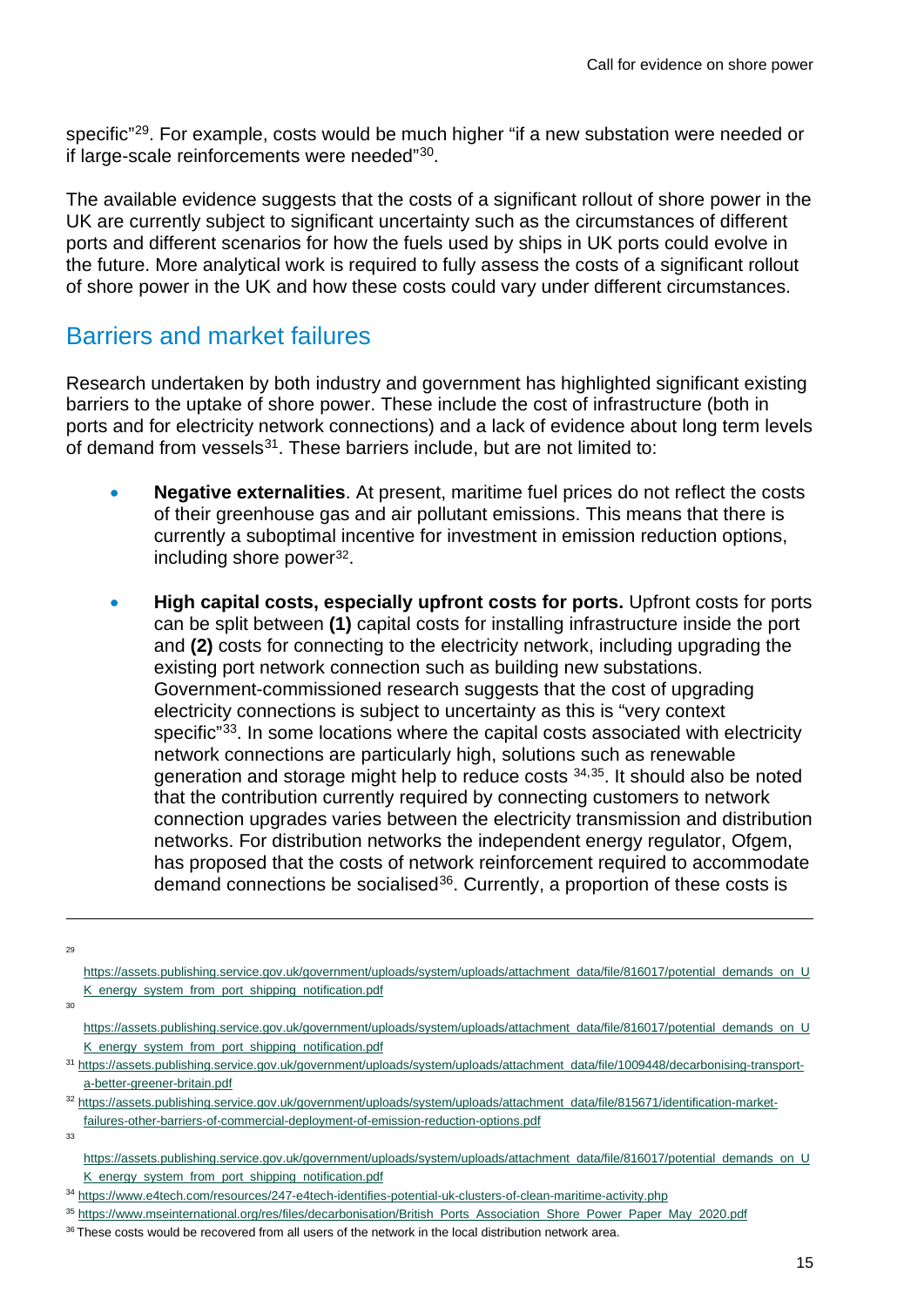recovered from the connecting customer. Any changes would take effect from April 2023. In addition, the GB electricity network is separate from the Northern Ireland electricity network and connection costs may be recovered differently in Northern Ireland, for example Ofgem's proposed changes would only apply in GB.

- **The cost of electricity.** Aside from the cost of upgrading connections to the electricity network, the price of electricity compared to conventional marine fuels is often raised by industry as another key barrier to the commercial take-up of shore power. Of the 25 IEA countries reporting industrial electricity prices in 2020, the UK had the third highest after Japan and Germany. For comparison, during the same period Norway had the lowest price<sup>[37](#page-15-0),[38](#page-15-1)</sup>.
- **Split incentives to invest and co-ordination failures between ports and the shipping industry**. Ports are unlikely to invest in shore power infrastructure until the demand can be credibly demonstrated. At the same time, shipping operators are unlikely to invest in shore power solutions (e.g. retrofit) as well as other zero emission solutions if the necessary infrastructure is not readily available across ports. Split incentives to invest between ship owners and charters may also be a further impediment.
- **Imperfect information on abatement options.** For example, ports might not have access to information that would allow them to make an informed decision about whether ensuring sufficient electricity provision from their port to support shore power or electrified ships is likely to be a worthwhile investment<sup>39</sup>.
- **Limitations in regulatory frameworks.** A basic framework for shore power is available in UK legislation as part of the Alternative Fuels Infrastructure Regulations 2017. Regulation 4 (shore-side electricity for seagoing ships) provides that "A statutory harbour authority which operates a shore-side electricity supply installation for seagoing ships which is deployed or renewed after 17th November 2017 must ensure that the installation complies with the requirements set out in paragraph 4 of the Schedule<sup>[40"](#page-15-3)</sup>. Paragraph 4 of the Schedule then provides that "Shore-side electricity supply installations for seagoing ships, including the design, installation and testing of the systems, must comply with the technical specifications of the IEC/ISO/IEEE 80005-1 standard["41](#page-15-4). A review of the Alternative Fuels Infrastructure Regulations is ongoing. Progress has been limited at the IMO, mostly limited to the safety aspects of shore power<sup>42</sup>. By comparison, the EU directive  $2014/94/EU$ mandates EU ports to install shore power by the end of 2025, but it also

<span id="page-15-2"></span><span id="page-15-1"></span>39

<span id="page-15-0"></span> $37$ 

[https://assets.publishing.service.gov.uk/government/uploads/system/uploads/attachment\\_data/file/1021927/Quarterly\\_Energy\\_Prices](https://assets.publishing.service.gov.uk/government/uploads/system/uploads/attachment_data/file/1021927/Quarterly_Energy_Prices_September_2021.pdf) September 2021.pdf

<sup>38</sup> [https://www.britishports.org.uk/content/uploads/2021/10/BPA\\_Shore\\_Power\\_Paper\\_May\\_2020.pdf](https://www.britishports.org.uk/content/uploads/2021/10/BPA_Shore_Power_Paper_May_2020.pdf)

[https://assets.publishing.service.gov.uk/government/uploads/system/uploads/attachment\\_data/file/816017/potential\\_demands\\_on\\_U](https://assets.publishing.service.gov.uk/government/uploads/system/uploads/attachment_data/file/816017/potential_demands_on_UK_energy_system_from_port_shipping_notification.pdf) [K\\_energy\\_system\\_from\\_port\\_shipping\\_notification.pdf](https://assets.publishing.service.gov.uk/government/uploads/system/uploads/attachment_data/file/816017/potential_demands_on_UK_energy_system_from_port_shipping_notification.pdf)

<span id="page-15-3"></span><sup>40</sup> <https://www.legislation.gov.uk/uksi/2017/897/regulation/4/made>

<span id="page-15-4"></span><sup>41</sup> <https://www.legislation.gov.uk/uksi/2017/897/schedule/paragraph/4/made>

<span id="page-15-5"></span><sup>42</sup> <https://www.britishports.org.uk/content/uploads/2021/02/Shore-power-Tyndall-FINAL-DEC-2020.pdf>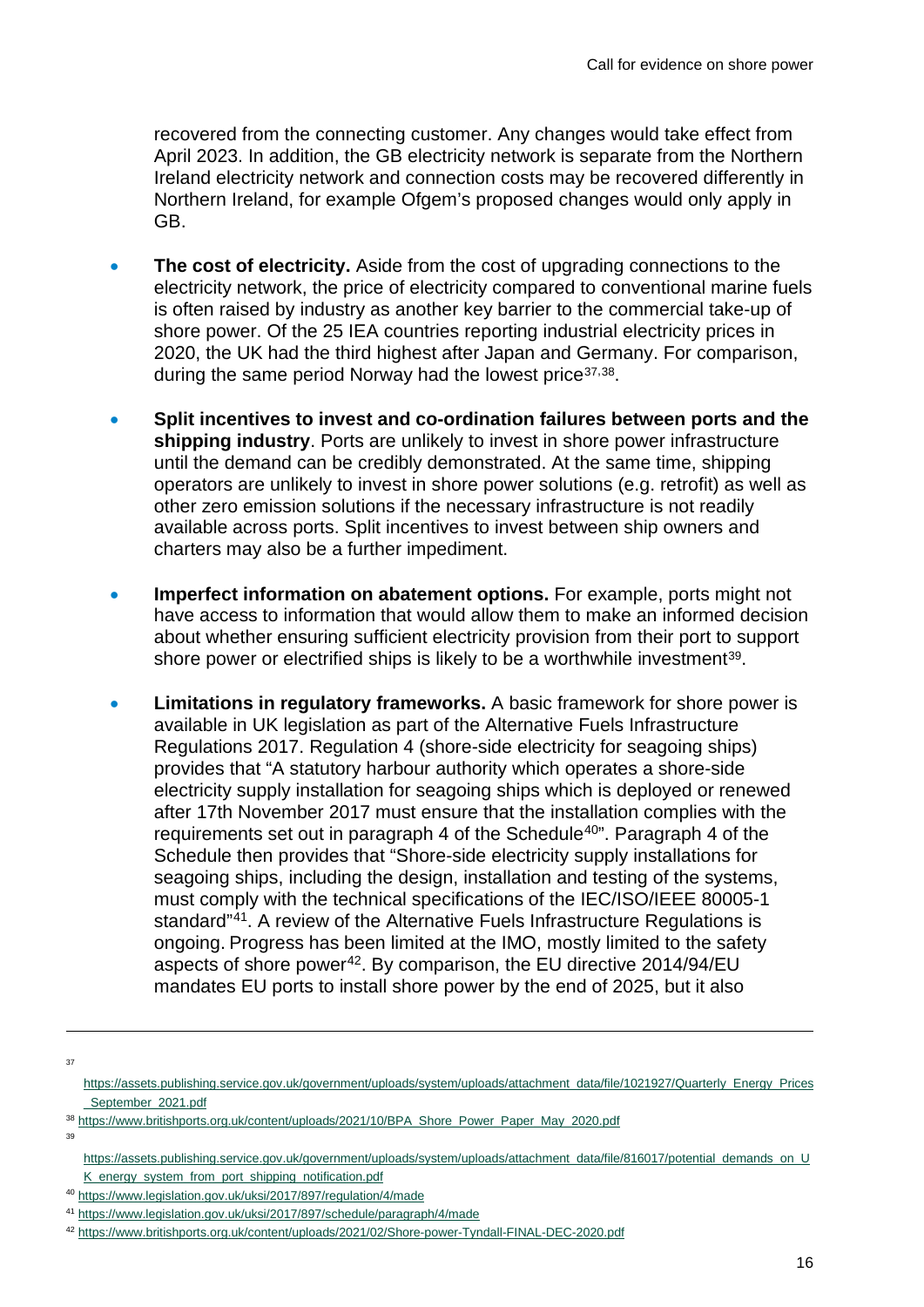specifies that this is required only unless costs are higher than benefits and there's no demand<sup>43</sup>.

- **Project complexity (e.g. planning regulation).** The infrastructure requirements of certain shore power projects make them challenging, especially for small ports which might not have immediate access to the necessary skills. For instance, the process of obtaining development consent and land rights is led by the port but is likely to involve both the relevant electricity network operator and the port. This would involve public consultation, assessment of environmental impacts. etc<sup>44</sup>.
- **Low vessel demand for shore power.** This is the result of the combined impact of the barriers set out above. The available evidence suggests that retrofitting vessels is more expensive than buying new vessels already equipped with shore power facilities, despite existing vessels having a lower lifespan compared to new ones. Also, the less time a vessel spends at berth, the less likely some operators are to prioritise retrofitting vessels for shore power against measures to reduce emissions whilst the vessel is at sea (e.g. alternative propulsion methods) [45.](#page-16-2) However, industry suggested that there are front runners in the usage of shore power e.g. cruise and container lines<sup>[46](#page-16-3)</sup>.

#### **Questions. Please provide evidence to support your response.**

- 1. Can you provide any evidence to quantify the current level of GHG and air pollutant emissions from vessels at berth in UK ports? Please disaggregate this information as much as possible (e.g. to cover different ports and vessel types and operational and idle vessels).
- 2. In your opinion, which technologies and fuels can contribute to reducing vessel emissions at berth and what are their costs, benefits and level of technology readiness? Please include both on-board and land side technologies (e.g. storage) where relevant.
- 3. In your opinion, what impact would shore power have in reducing emissions at berth for (a) different vessel types and (b) different locations in the UK? Could shore power have any other positive or negative environmental impacts (e.g. any impacts on marine pollution)? Please quantify and disaggregate your responses as much as possible.
- 4. In your opinion, what are the key (a) barriers and (b) incentives for ship owner, ship operators and ports to invest in shore power?
- 5. Can you provide estimates of the costs and benefits for any current or future shore power projects in the UK, including emission savings, costs of infrastructure at ports and costs of any upgrades to existing network connections and any reinforcements required to the electricity network? If possible, please provide estimates of cost recovery periods for these projects and estimates of the associated increases in electricity demand?

<span id="page-16-0"></span><sup>43</sup> [https://www.britishports.org.uk/content/uploads/2021/10/BPA\\_Shore\\_Power\\_Paper\\_May\\_2020.pdf](https://www.britishports.org.uk/content/uploads/2021/10/BPA_Shore_Power_Paper_May_2020.pdf)

<span id="page-16-1"></span><sup>44</sup> [https://www.britishports.org.uk/content/uploads/2021/02/Shore-power-Tyndall-FINAL-DEC-2020.pdf.](https://www.britishports.org.uk/content/uploads/2021/02/Shore-power-Tyndall-FINAL-DEC-2020.pdf)

<span id="page-16-2"></span><sup>45</sup> [https://www.britishports.org.uk/content/uploads/2021/02/Shore-power-Tyndall-FINAL-DEC-2020.pdf.](https://www.britishports.org.uk/content/uploads/2021/02/Shore-power-Tyndall-FINAL-DEC-2020.pdf)

<span id="page-16-3"></span><sup>46</sup> [https://www.britishports.org.uk/content/uploads/2021/10/BPA\\_Shore\\_Power\\_Paper\\_May\\_2020.pdf](https://www.britishports.org.uk/content/uploads/2021/10/BPA_Shore_Power_Paper_May_2020.pdf)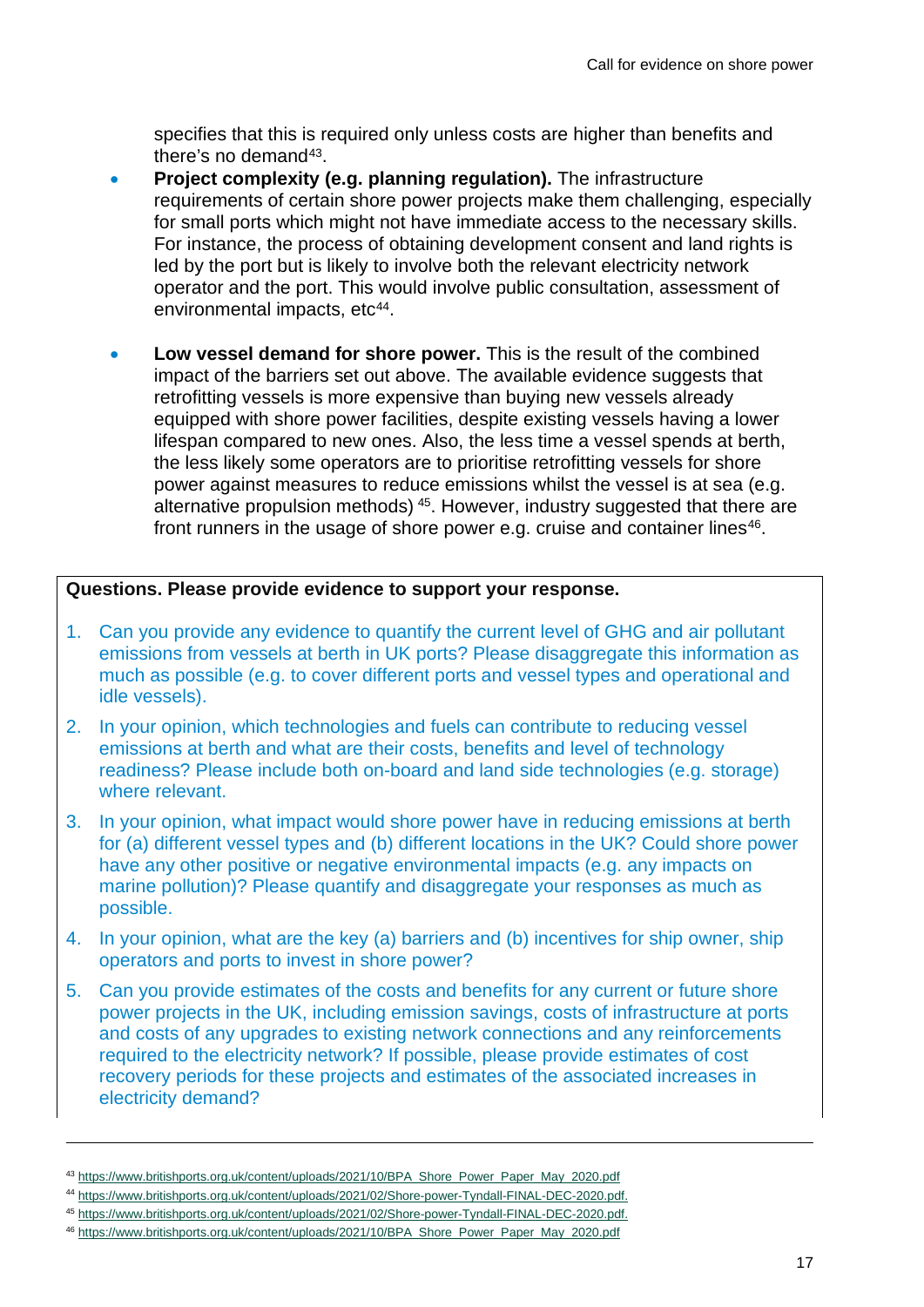- 6. Can you provide estimates of the total overall costs and benefits if shore power is taken-up commercially at scale across the UK, including the overall emission savings and electricity demand? Please disaggregate these estimates across different locations, if possible?
- 7. Are you aware of any shore power installation projects underway in the UK? If so, please provide as much detail as possible?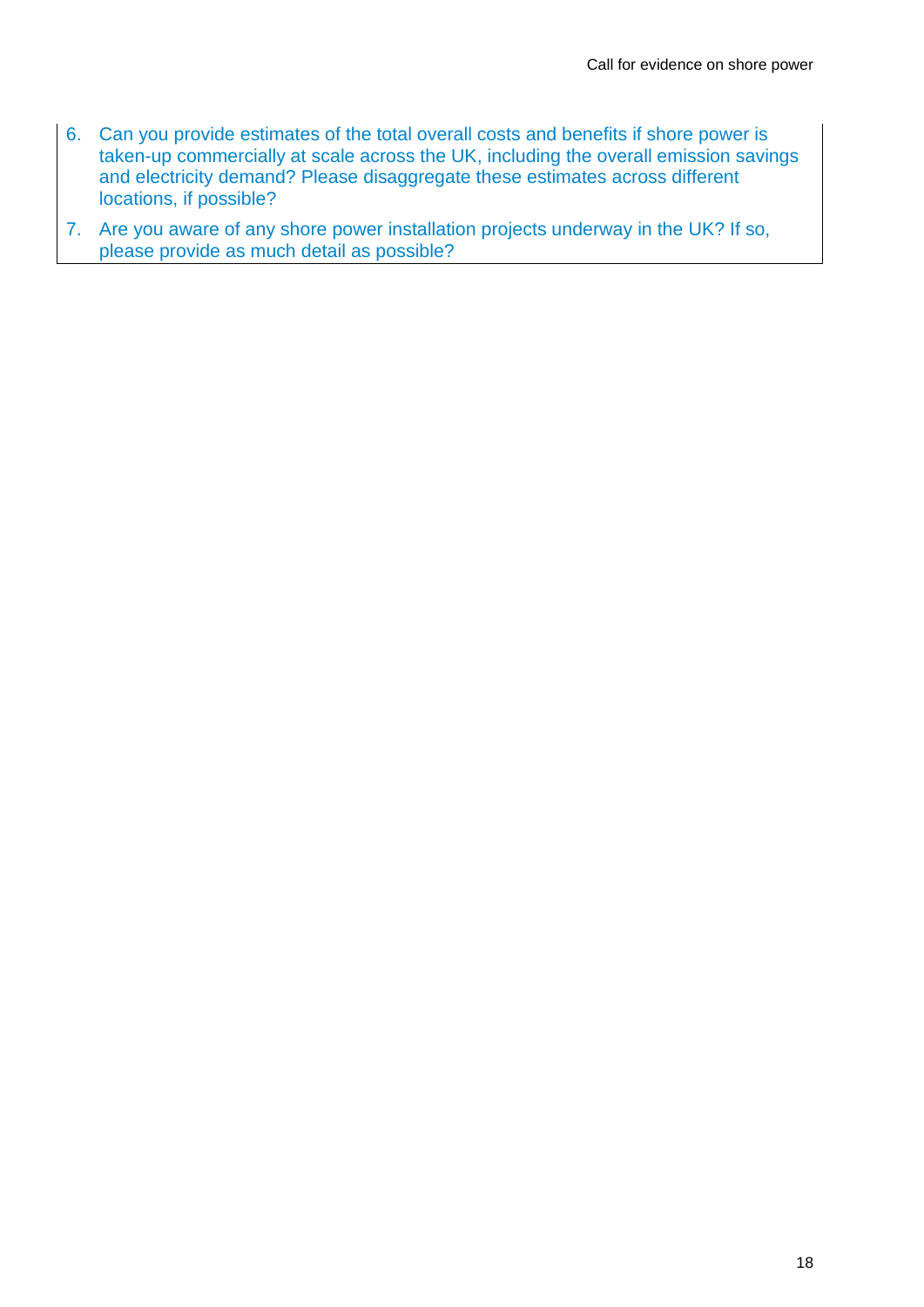## <span id="page-18-0"></span>3. Options explored as part of this consultation

### <span id="page-18-1"></span>Our approach

An industry-led Task and Finish Group, in partnership with the Clean Maritime Council<sup>[47](#page-18-2)</sup>, proposed potential solutions to the above barriers. Membership of the group included representatives from: the British Ports Association, the UK Major Ports Group, the UK Chamber of Shipping, the National Grid, the Energy Network Association, Innovate UK, Shell, Wightlink, Red Funnel, University College London and the University of Strathclyde.

The options explored in this call for evidence are grouped below.

- **Exploring the potential of government's coordinating function.** For example, commissioning research, producing guidance for port operators on planning and energy network requirements, and facilitating collaborations across the sector as well as information sharing. This could also include exploring other potential measures to unlock private investment.
- **Exploring the potential of government mandates through regulation.** This could include requiring vessels and ports to report on the usage of shore power, requiring vessels to use shore power when in port, and requiring ports to install shore power infrastructure.
- **Exploring the potential of market-based measures.** This could include economic instruments based on the "polluter pays principle<sup>[48](#page-18-3)"</sup>, to incentivise the adoption of shore power by vessel and port operators.

#### Exploring the potential of the government's coordinating function

One option to address the issue of imperfect information on abatement options across market players and the inherent complexity of shore power projects would be to produce guidance for port operators concerning planning as well as energy network requirements for the installation of shore power infrastructure. Such guidance could be delivered in cooperation between the Department for Transport, the Department for Levelling Up, Housing and Communities (DLUHC), the Department for Business, Energy and Industrial Strategy (BEIS) and network operators.

<span id="page-18-2"></span><sup>47</sup> [https://assets.publishing.service.gov.uk/government/uploads/system/uploads/attachment\\_data/file/815664/clean-maritime-plan.pdf](https://assets.publishing.service.gov.uk/government/uploads/system/uploads/attachment_data/file/815664/clean-maritime-plan.pdf)

<span id="page-18-3"></span><sup>&</sup>lt;sup>48</sup> The polluter pays principle is the principle that those who cause pollution or damage to the environment should be responsible for mitigation or compensation. See also[: https://deframedia.blog.gov.uk/2021/03/11/consultation-launched-on-environmental-principles/](https://deframedia.blog.gov.uk/2021/03/11/consultation-launched-on-environmental-principles/)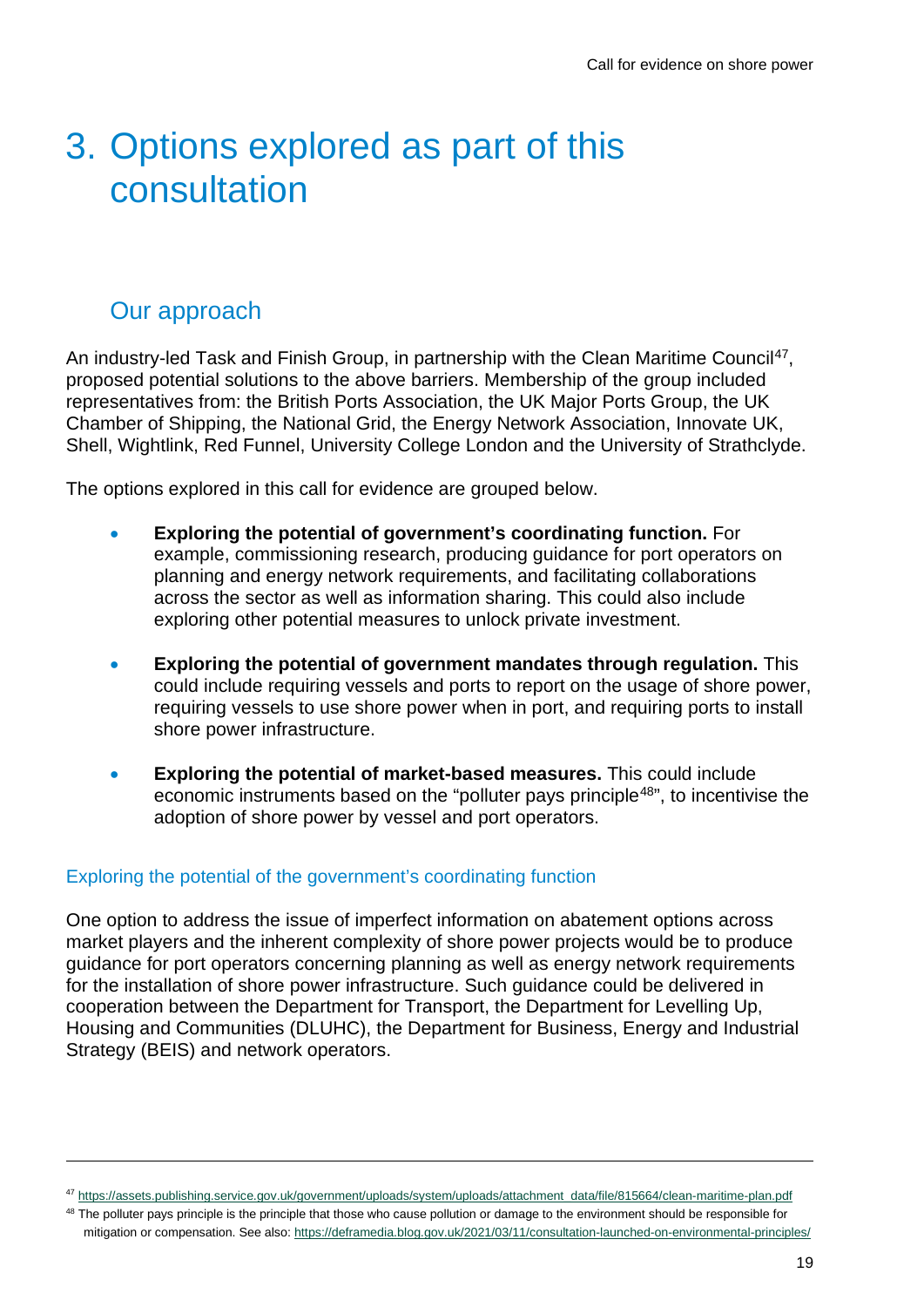#### **Questions. Please provide evidence to support your response.**

8. Do you think Government coordinated guidance would be a helpful tool for ports and other operators to navigate the complexity of shore power projects? If so, which topics should be included to maximise the value of such a document?

We recognise that coordination failures can represent a barrier to the take-up of shore power. We therefore invite innovative ideas on how government could intervene to facilitate collaboration across the sector, for instance building on experience in other transport modes or recent initiatives like the Clean Maritime Demonstration Competition. Government could facilitate collaborative work between multiple stakeholders, for instance enabling the formation of industry consortia or facilitating information sharing across the sector, enabling opportunities to share learning and build momentum across shore power projects in the UK.

#### **Questions. Please provide evidence to support your response.**

9. In your opinion, how could government's coordinating function be deployed to accelerate collaboration across the maritime sector to facilitate shore power projects? Can you please provide examples?

Innovative commercial finance models might play a part in unlocking private investment, providing ports with greater certainty should they decide to invest in shore power infrastructure. These might play a role in offsetting uncertainties in vessel demand for shore power infrastructure. We are interested in ideas on how such measures could be structured.

#### **Questions. Please provide evidence to support your response.**

- 10. In your opinion, does future revenue uncertainty represent a significant barrier to investment in infrastructure for shore power? Please explain your answer.
- 11. Can you provide examples of innovative commercial finance models that might help de-risk port investment in shore power infrastructure? Please include as much detail as possible.

The current gap in evidence for the costs and benefits associated with shore power could be filled through further research to understand what it would cost ports to install shore power, the costs of upgrading electricity distributional networks, the costs to ships of fitting shore power, and the impact that this would have on emissions.

#### **Questions. Please provide evidence to support your response.**

12. Do you have any other views on the potential of Government's coordinating function in supporting the uptake of shore power?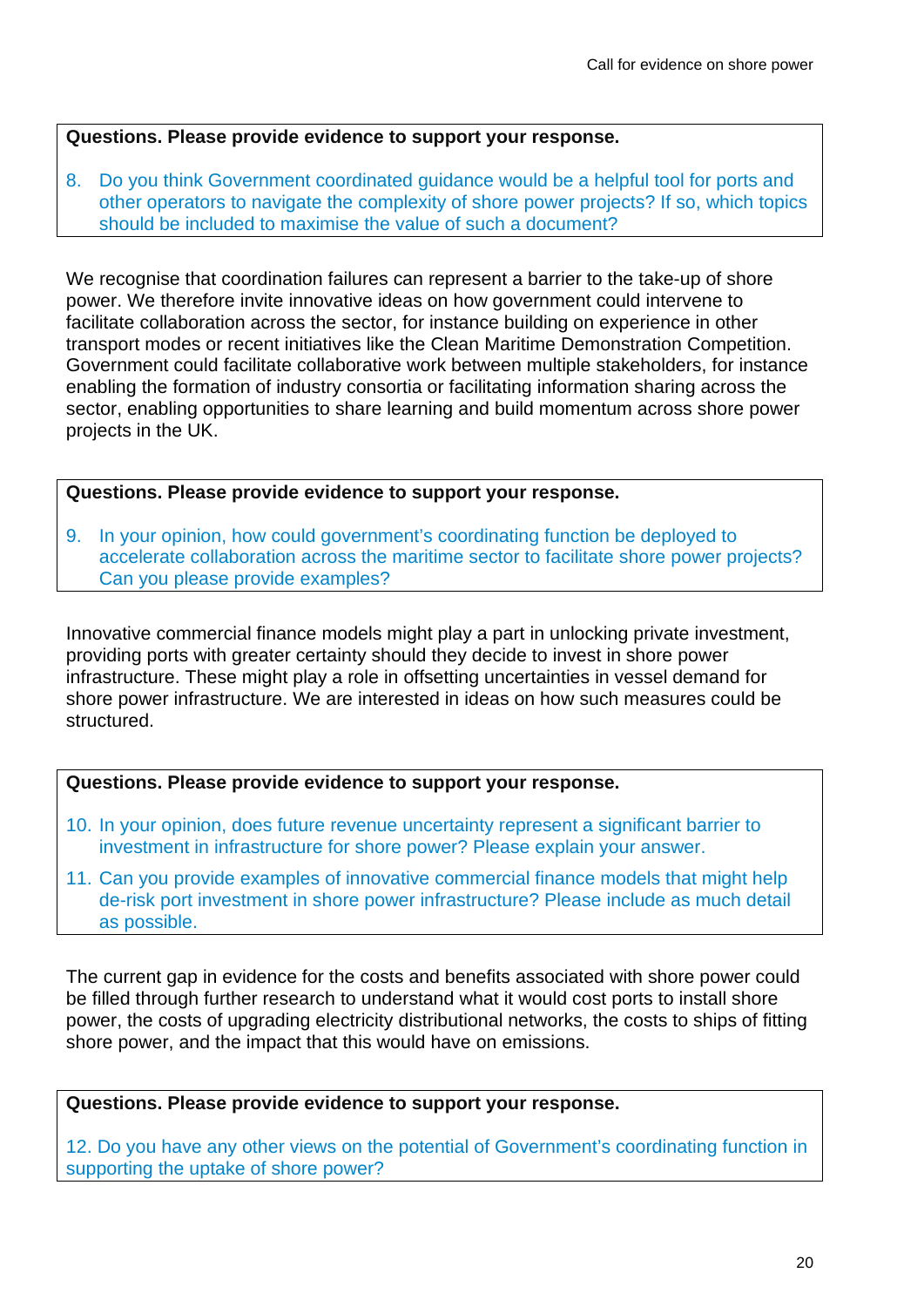#### Exploring the potential of government mandates through regulation

Government could proactively impose regulatory requirements on both ports and shipping operators. Such mandates could provide policy clarity while helping solve the issues of failures of coordination between ports and ship operators and split incentives to invest between charterers and ship owners. A range of potential interventions are set out below.

A requirement for vessels and ports to report on the usage of shore power, where available, could address the lack of information on shore power in the market, providing ports with evidence on the possible scale of shore power demand, and ship operators with evidence on the availability of shore power connections now and potentially in the future, enabling investment to take place. This could also provide government with evidence that could be helpful for designing future regulations and could provide a clear signal to industry on potential utilisation.

A mandate requiring ships to use shore power when at berth could, in theory, help provide more certainty concerning emission abatement and the usage of relevant infrastructure and could address the barrier presented by low vessel demand. Such mandate could only apply to those vessels that are "shore power capable".

#### **Questions. Please provide evidence to support your response.**

- 12. In your view, what would the impacts of a mandate on vessels to use shore power while at berth be on (a) ship owners (b) ship operators (c) UK ports and (d) the wider UK economy?
- 13. Do you think that any mandate on vessels to use shore power while at berth in the UK should be accompanied by a mandate on ports to install the related shore power infrastructure? Please explain your answer.

A requirement for UK ports to install shore power infrastructure would also be subject to the issue of a lack of evidence on impacts. This measure is currently being implemented in mainland Europe, based on EU directive 2014/94/EU which requires EU ports to install shore power facilities by the end of 2025 "unless there is no demand and the costs are disproportionate to the benefits, including environmental benefits"[49.](#page-20-0) The package of proposals presented by the EU Commission on 14 July 2021 – the "Fit for 55 package" – includes binding targets for, among other things, shore power supply for ships at ports. However, concerns have been raised by ports about the additional costs relating to rolling out infrastructure<sup>[50](#page-20-1)</sup>.

#### **Questions. Please provide evidence to support your response.**

14. In your view, what would the impacts of a mandate on port operators to install shore power infrastructure be on (a) ship owners (b) ship operators (c) UK ports, (d) energy network operators, and (e) the wider UK economy?

<span id="page-20-0"></span><sup>49</sup> <https://eur-lex.europa.eu/legal-content/EN/TXT/?uri=celex%3A32014L0094>

<span id="page-20-1"></span><sup>50</sup> [https://www.europarl.europa.eu/RegData/etudes/BRIE/2021/698795/EPRS\\_BRI\(2021\)698795\\_EN.pdf](https://www.europarl.europa.eu/RegData/etudes/BRIE/2021/698795/EPRS_BRI(2021)698795_EN.pdf)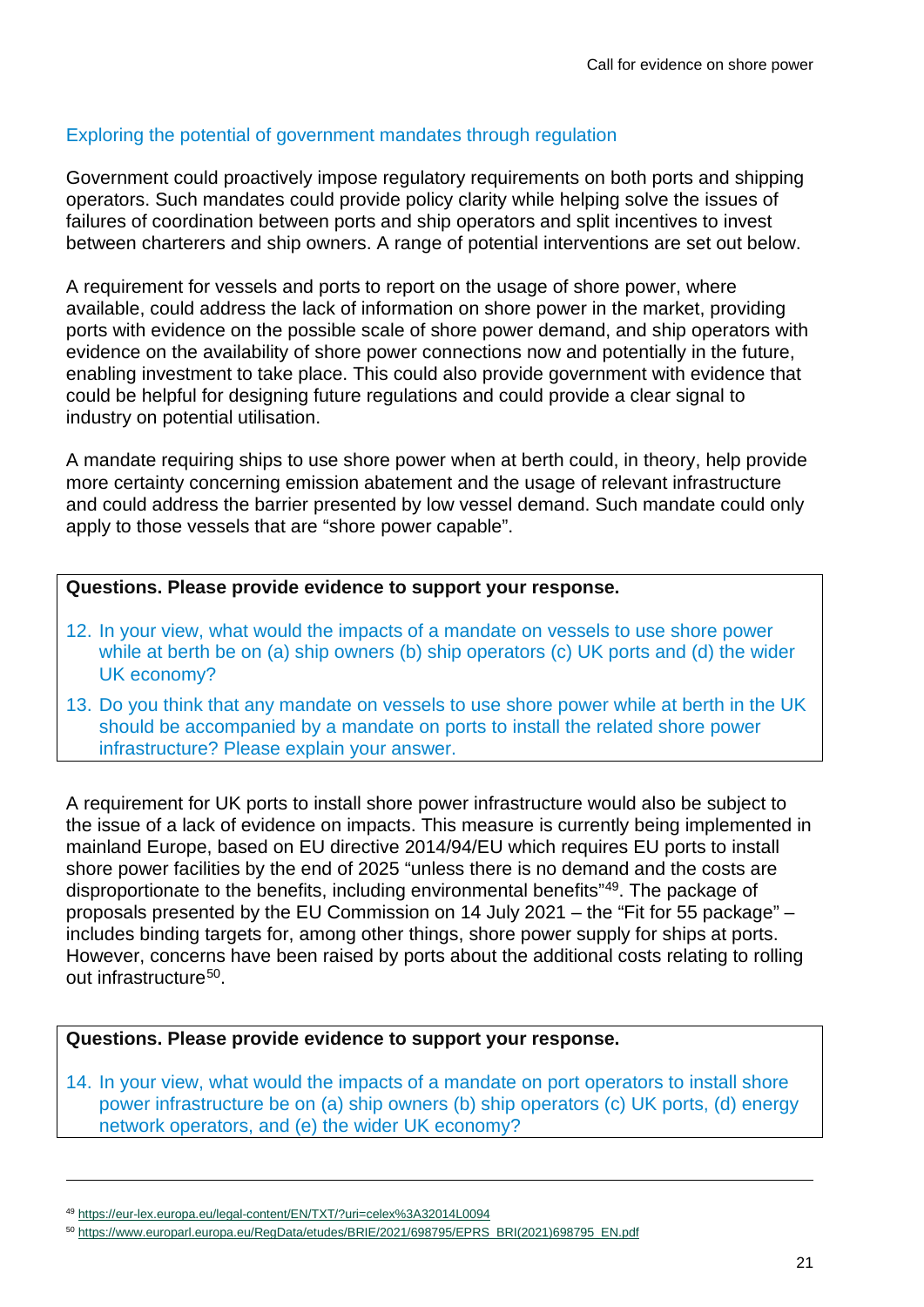We are not clear about the merit of considering a mandate on vessel operators to ensure that vessels are "shore power capable". First, we are not sure whether such a mandate would incentivise the usage of shore power on the part of vessels. Also, it is not clear how this mandate could be implemented in UK legislation, as shipping design is mandated by the IMO's [Energy Efficiency Design Index.](https://www.imo.org/en/OurWork/Environment/Pages/Technical-and-Operational-Measures.aspx) Even if that was possible, industry have suggested that it would be difficult to mandate design criteria to vessel manufacturers as vessels are bespoke. Industry also suggested that, if applied to domestic manufacturers, a design mandate might risk putting UK designed vessels and yards at a disadvantage against international competition.

#### **Questions. Please provide evidence to support your response.**

- 15. In your view, what would the impacts of a mandate that all vessels are "shore power capable" by design be on (a) ship owners (b) ship operators (c) UK ports and (d) the wider UK economy?
- 16. Do you have any other views on the potential implications of Government mandates, or any other regulatory intervention, to support the take-up of shore power? Please include evidence where possible, including references to international case studies where relevant.

We do not currently have access to a well-developed evidence base concerning the impacts of implementing any of these mandates for ports and vessel operators.

#### Exploring the potential of market-based measures

Market-based measures are a type of economic instrument. Economic instruments can play a valuable role in enabling the efficient achievement of targets and supporting the transition to zero emission shipping. Crucially, economic instruments are very context specific and there is no single design that can easily be replicated from one context to another. The outcomes and impacts of an economic instrument are very dependent on the design and context in which they are implemented, so careful analysis of options would be necessary to inform policy makers' decisions<sup>[51](#page-21-0)</sup>.

When deciding on the most appropriate economic instruments and their more detailed design, several important and related issues will need to be considered. These include distributional issues in terms of differential impacts on sub-sectors within the shipping industry; potential costs to businesses; the economic, environmental and social benefits that could be achieved, including the opportunity to incentivise new low emission innovations; implications for trade- flows and competitiveness; differences in impacts across geographies; the international context in which the domestic economic instrument is implemented; and the cost of the economic instrument to the public purse.

<span id="page-21-0"></span><sup>51</sup> [https://assets.publishing.service.gov.uk/government/uploads/system/uploads/attachment\\_data/file/816020/potential-role-targets](https://assets.publishing.service.gov.uk/government/uploads/system/uploads/attachment_data/file/816020/potential-role-targets-economic-instruments.pdf)[economic-instruments.pdf](https://assets.publishing.service.gov.uk/government/uploads/system/uploads/attachment_data/file/816020/potential-role-targets-economic-instruments.pdf)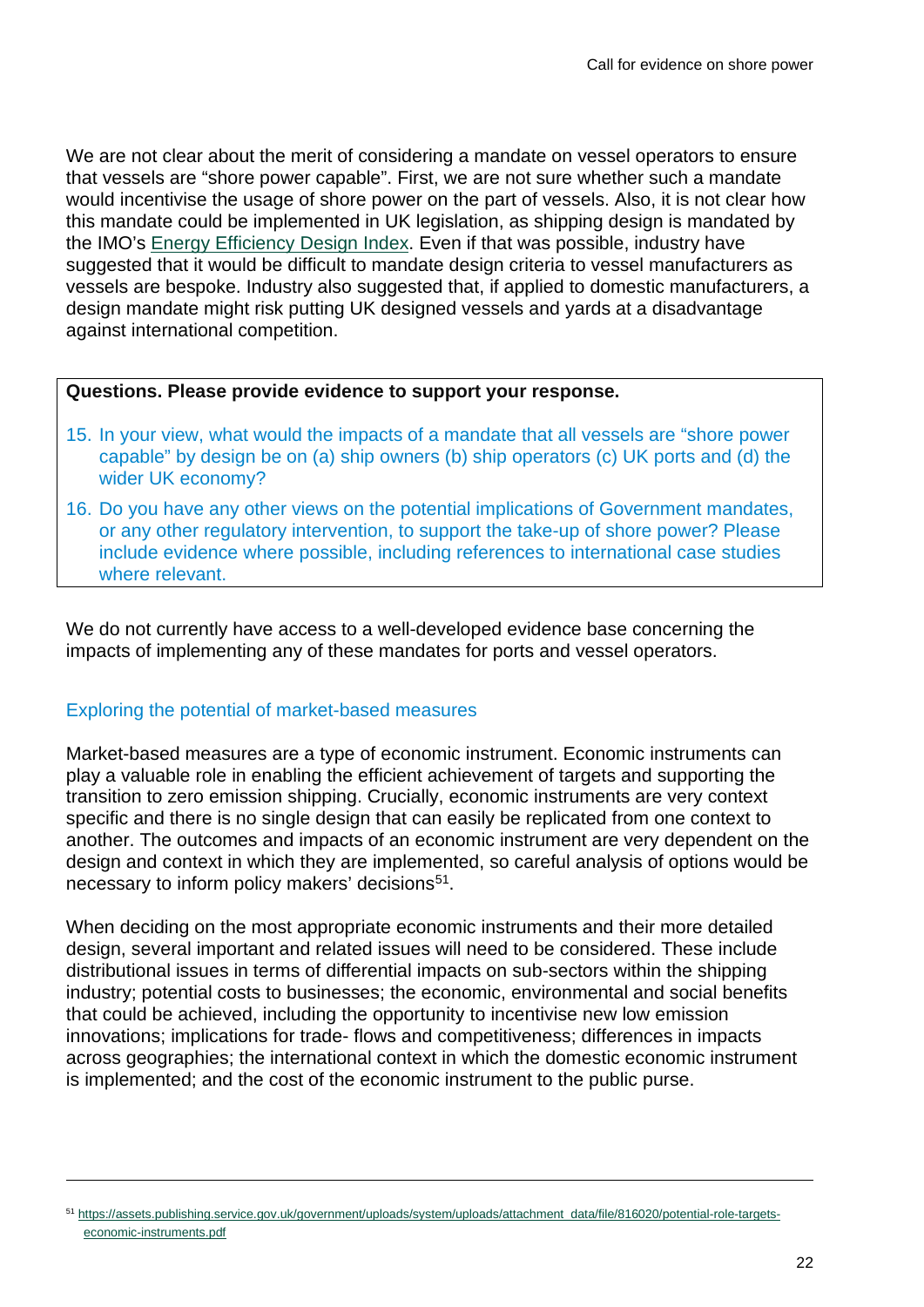Furthermore, the design of the instrument should consider how to manage the following trade-offs $52$ :

- Encouraging behaviour to ensure short-term compliance as well as alignment with longer-term aims.
- Providing incentives to change behaviour to reduce emissions, while also being mindful of the cost implications for sub-sectors within the shipping or other industries and consumers; and
- Ensuring appropriate monitoring and compliance while also balancing data requirements and associated verification or administrative costs.

Some industry suggestions referred to the potential of market-based measures to support the uptake of shore power. By placing a price on these emissions, economic instruments could be one of the options to strengthen the incentive for ship operators to reduce their emissions while at berth<sup>[53](#page-22-1)</sup>. The Transport Decarbonisation Plan committed the government to further investigate the use of economic instruments to drive maritime decarbonisation. This call for evidence is part of that ongoing work<sup>54</sup>.

#### **Questions. Please provide evidence to support your response.**

- 17. Are you aware of economic instruments deployed internationally to address emissions at berth? If so, please provide details, including their cost and environmental impacts.
- 18. In your view, how could similar economic instruments be used in the UK to address emissions at berth? What would the impacts be on (a) ship owners (b) ship operators (c) UK ports and (d) the wider UK economy?

#### **Wider questions. Please provide evidence to support your response.**

- 19. In your view, which alternative levers, including economic instruments, would support the commercial take-up of shore power in the UK? Please provide as much detail as possible, including on potential impacts.
- 20. In your opinion, what uptake of shore power do you expect in the UK between now and 2050, in the absence of further Government intervention?
- 21. Do you have any other information or evidence that you would like to submit as part of your consultation response?

<span id="page-22-0"></span><sup>52</sup> https://assets.publishing.service.gov.uk/government/uploads/system/uploads/attachment\_data/file/816020/potential-role-targetseconomic-instruments.pdf

<span id="page-22-1"></span><sup>&</sup>lt;sup>53</sup> A negative externality is any difference between the private cost of an action or decision to an economic agent and the social cost. In simple terms, a negative externality is anything that causes an indirect cost to individuals.

<span id="page-22-2"></span><sup>54</sup> [https://assets.publishing.service.gov.uk/government/uploads/system/uploads/attachment\\_data/file/1009448/decarbonising-transport](https://assets.publishing.service.gov.uk/government/uploads/system/uploads/attachment_data/file/1009448/decarbonising-transport-a-better-greener-britain.pdf)[a-better-greener-britain.pdf](https://assets.publishing.service.gov.uk/government/uploads/system/uploads/attachment_data/file/1009448/decarbonising-transport-a-better-greener-britain.pdf)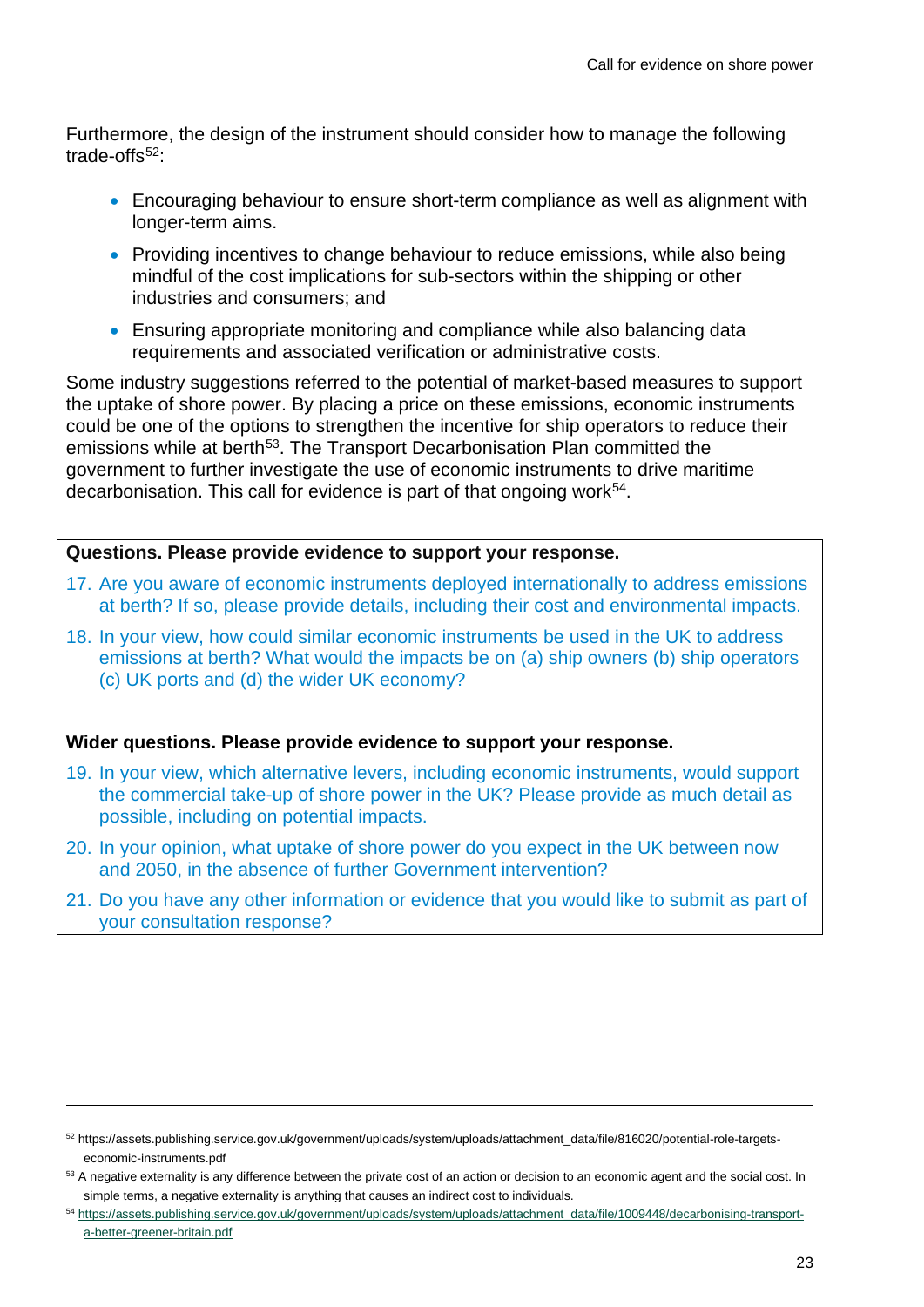## <span id="page-23-0"></span>What will happen next

A summary of responses will be published within three months of the call for evidence ending. These responses will be used to inform further policy development and future consultation on specific proposals to support the uptake of shore power. Pending the results of this consultation process, we will announce a set of interventions to support the uptake of shore power in the UK as part of the refresh of the Clean Maritime Plan in 2023. Paper copies will be available on request.

If you have questions about his consultation please contact: [MaritimeTDPConsultation@dft.gov.uk](mailto:MaritimeTDPConsultation@dft.gov.uk)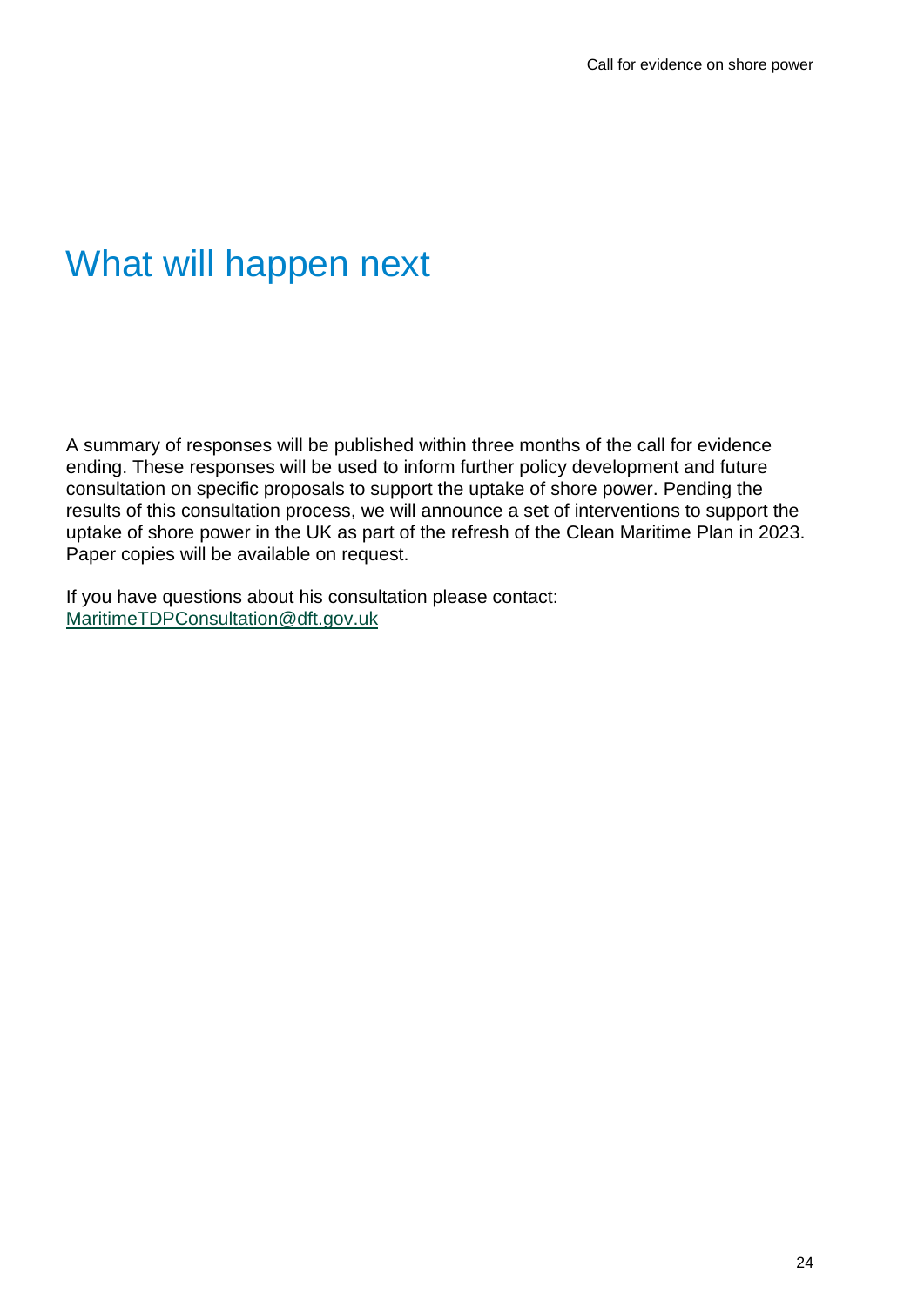## <span id="page-24-0"></span>Annex A: Full list of consultation questions

#### **Questions. Please provide evidence to support your response.**

- 1. Can you provide any evidence to quantify the current level of GHG and air pollutant emissions from vessels at berth in UK ports? Please disaggregate this information as much as possible (e.g. to cover different ports and vessel types and operational and idle vessels).
- 2. In your opinion, which technologies and fuels can contribute to reducing vessel emissions at berth and what are their costs, benefits and level of technology readiness? Please include both on-board and land side technologies (e.g. storage) where relevant.
- 3. In your opinion, what impact would shore power have in reducing emissions at berth for (a) different vessel types and (b) different locations in the UK? Could shore power have any other positive or negative environmental impacts (e.g. any impacts on marine pollution)? Please quantify and disaggregate your responses as much as possible.
- 4. In your opinion, what are the key (a) barriers and (b) incentives for ship owner, ship operators and ports to invest in shore power?
- 5. Can you provide estimates of the costs and benefits for any current or future shore power projects in the UK, including emission savings, costs of infrastructure at ports and costs of any upgrades to existing network connections and any reinforcements required to the electricity network? If possible, please provide estimates of cost recovery periods for these projects and estimates of the associated increases in electricity demand?
- 6. Can you provide estimates of the total overall costs and benefits if shore power is taken-up commercially at scale across the UK, including the overall emission savings and electricity demand? Please disaggregate these estimates across different locations, if possible?
- 7. Are you aware of any shore power installation projects underway in the UK? If so, please provide as much detail as possible?
- 8. Do you think government coordinated guidance would be a helpful tool for ports and other operators to navigate the complexity of shore power projects? If so, which topics should be included to maximise the value of such a document?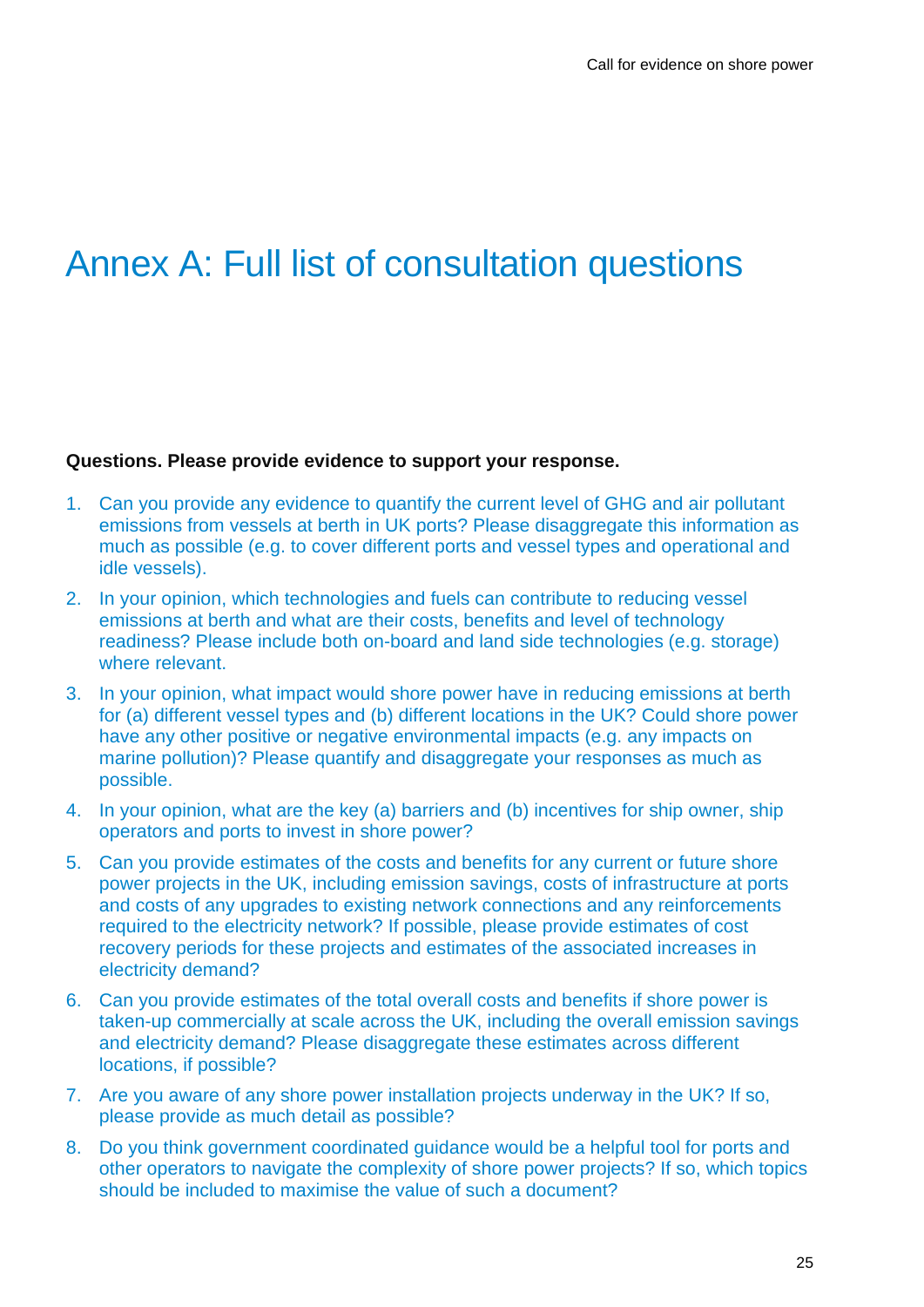- 9. In your opinion, how could government's coordinating function be deployed to accelerate collaboration across the maritime sector to facilitate shore power projects? Can you please provide examples?
- 10. In your opinion, does future revenue uncertainty represent a significant barrier to investment in infrastructure for shore power? Please explain your answer.
- 11. Can you provide examples of innovative commercial finance models that might help de-risk port investment in shore power infrastructure? Please include as much detail as possible.
- 12. Do you have any other views on the potential of government's coordinating function in supporting the uptake of shore power?
- 13. In your view, what would the impacts of a mandate on vessels to use shore power while at berth be on (a) ship owners (b) ship operators (c) UK ports and (d) the wider UK economy?
- 14. Do you think that any mandate on vessels to use shore power while at berth in the UK should be accompanied by a mandate on ports to install the related shore power infrastructure? Please explain your answer.
- 15. In your view, what would the impacts of a mandate on port operators to install shore power infrastructure be on (a) ship owners (b) ship operators (c) UK ports, (d) energy network operators, and (e) the wider UK economy?
- 16. In your view, what would the impacts of a mandate that all vessels are "shore power capable" by design be on (a) ship owners (b) ship operators (c) UK ports and (d) the wider UK economy?
- 17. Do you have any other views on the potential implications of government mandates, or any other regulatory intervention, to support the take-up of shore power? Please include evidence where possible, including references to international case studies where relevant.
- 18. Are you aware of economic instruments deployed internationally to address emissions at berth? If so, please provide details, including their cost and environmental impacts.
- 19. In your view, how could similar economic instruments be used in the UK to address emissions at berth? What would the impacts be on (a) ship owners (b) ship operators (c) UK ports and (d) the wider UK economy?
- 20. In your view, which alternative levers, including economic instruments, would support the commercial take-up of shore power in the UK? Please provide as much detail as possible, including on potential impacts.
- 21. In your opinion, what uptake of shore power do you expect in the UK between now and 2050, in the absence of further government intervention?
- 22. Do you have any other information or evidence that you would like to submit as part of your consultation response?